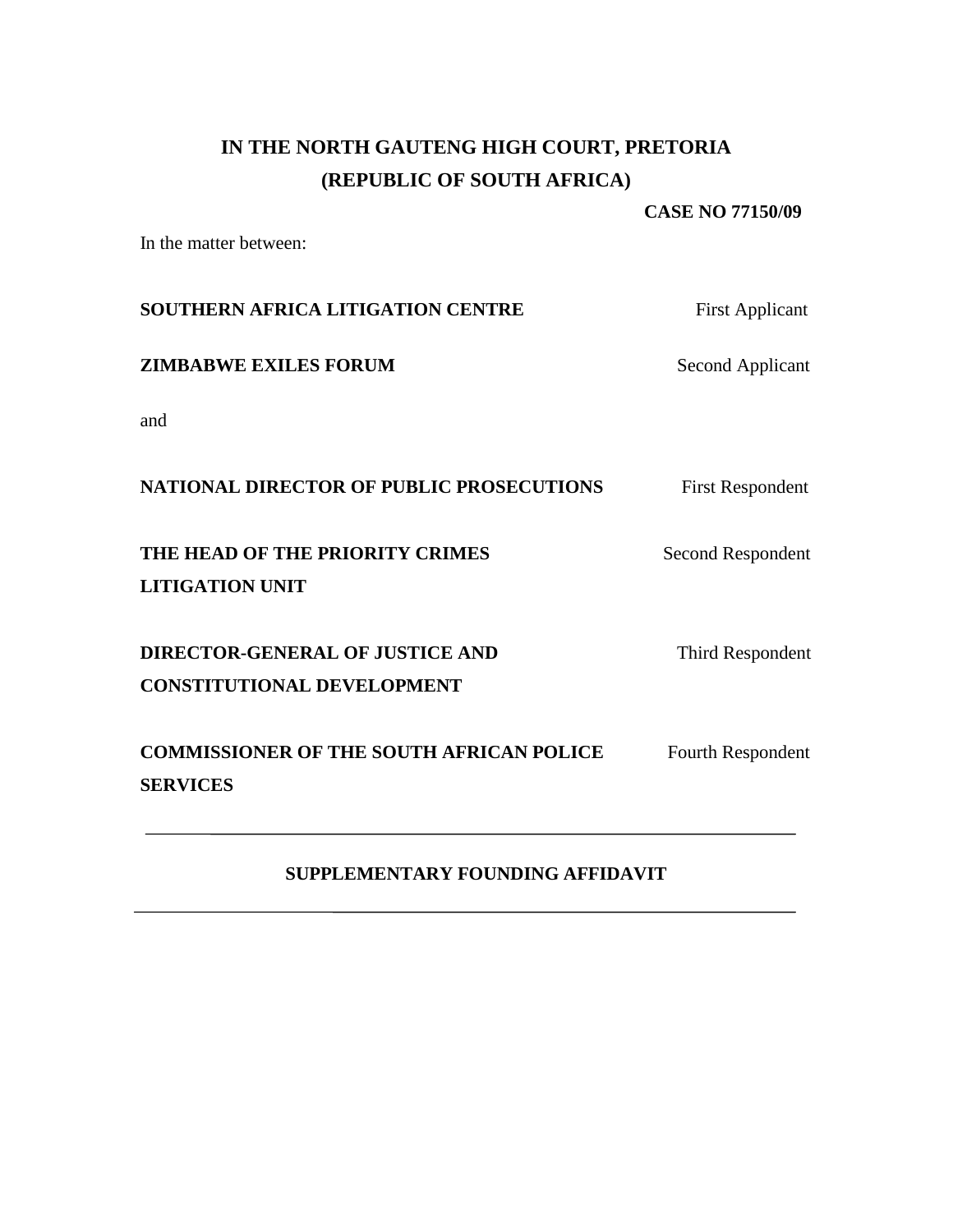| <b>CONFIRMATION AND SUPPLEMENTATION OF THE ORIGINAL REVIEW</b>                                                                                                                            |  |
|-------------------------------------------------------------------------------------------------------------------------------------------------------------------------------------------|--|
|                                                                                                                                                                                           |  |
|                                                                                                                                                                                           |  |
| The reasons and record confirm and supplement the applicants' review grounds 9<br>The respondents' contention that it is impossible or impractical to investigate the crimes committed in |  |
| The fourth respondent failed properly to consider the contents of the torture docket or the first applicant's                                                                             |  |
| The respondents' contentions about the negative impact on "South Africa's diplomatic initiatives in                                                                                       |  |
|                                                                                                                                                                                           |  |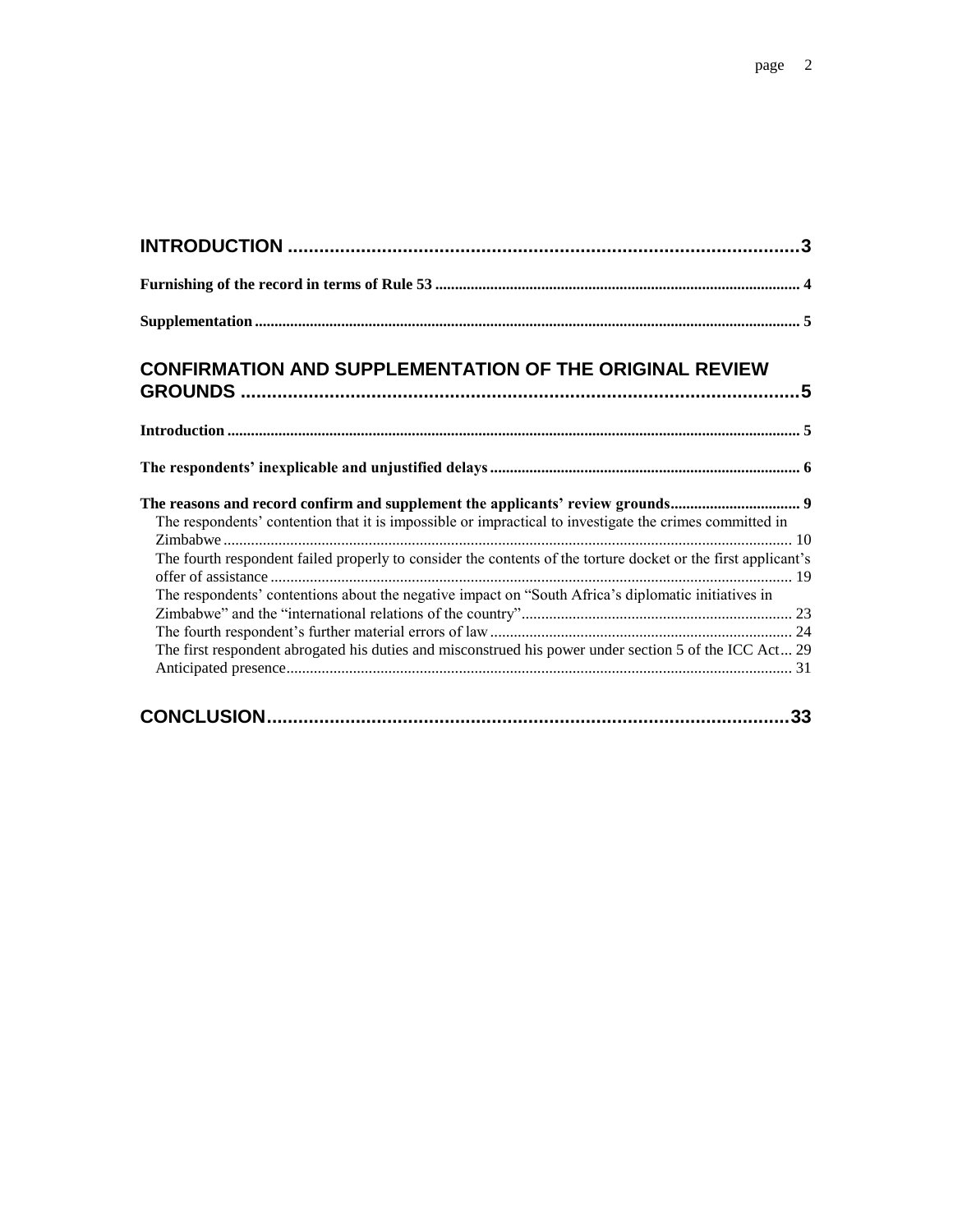I, the undersigned,

#### **NICOLE FRITZ**

do hereby make oath and say that:

## **INTRODUCTION**

- 1. I am duly authorised to depose to this supplementary affidavit on behalf of the applicants, and I deposed to the founding affidavit filed by the applicants in this matter.
- 2. The averments made herein are to the best of my knowledge true and correct and are, unless otherwise stated or indicated by the context, within my personal knowledge. Where I make legal submissions, I do so on the basis of advice that the applicants have received from their legal representatives.
- 3. In this supplementary affidavit I shall use the same abbreviations as those used in my founding affidavit. I have again included a contents page in this supplementary affidavit in the hope that it will be of assistance to this Honourable Court.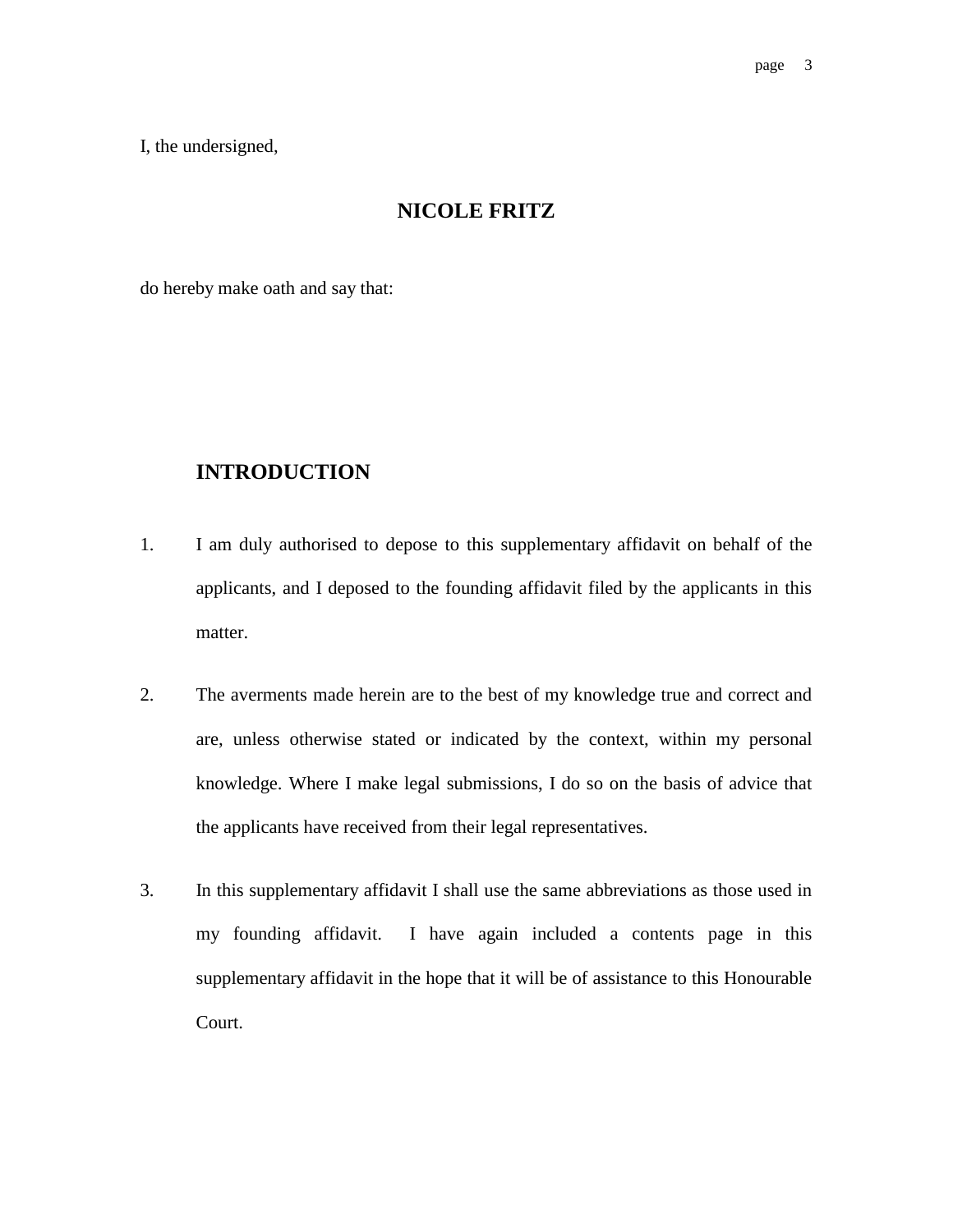### *Furnishing of the record in terms of Rule 53*

- 4. In the notice of motion in this matter, the applicants exercised their right in terms of Rule 53 of the Uniform Rules of Court and called upon the first, second and fourth respondents to dispatch to the Registrar of this Honourable Court the record and the reasons why the impugned decision(s) should not be reviewed and corrected or set aside.
- 5. After filing notices of intention to oppose, on 6 April 2010 the first and fourth respondents respectively took the opportunity afforded them by Rule 53 to furnish reasons for the impugned decision. That election has now been made.
- 6. I attach the first respondent's reasons hereto as annexure **NFsupp1**. I attach the fourth respondent's reasons hereto as annexure **NFsupp2**.
- 7. Furthermore, on the same date the first and fourth respondents respectively took the opportunity to file their records of proceedings in terms of Rule 53(1)(b) of the Uniform Rules of Court. I attach the two records filed as one bundle, and refer to it herein as annexure **NFsupp3**.
- 8. In this affidavit I shall for ease of reference refer to the first and fourth respondents as "*the respondents*", except where the context requires otherwise.
- 9. This supplementary affidavit is prepared on the basis that the respondents have no other documents in their possession that are relevant to the issues with which this review application is concerned.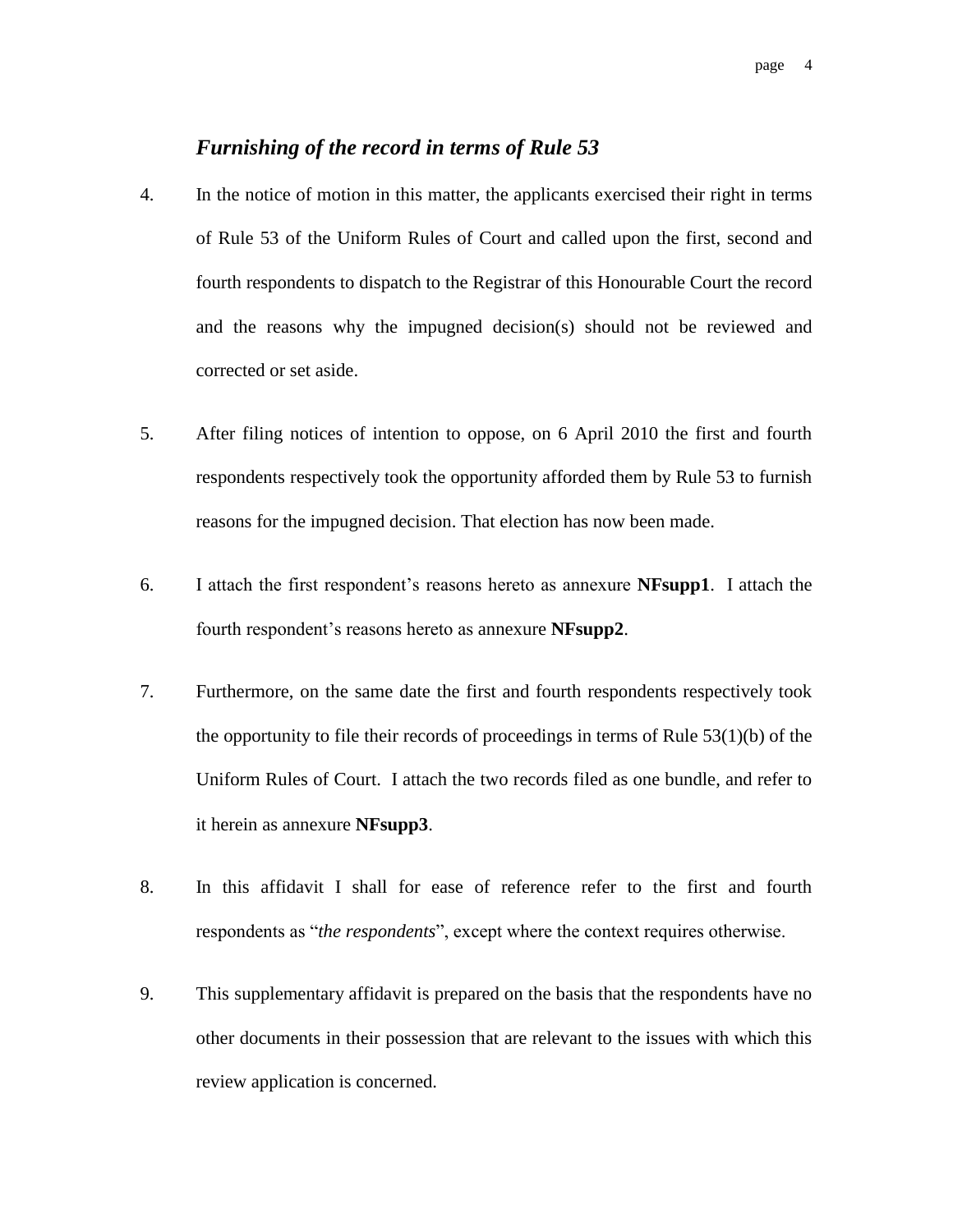#### *Supplementation*

- 10. In light of the reasons and the record, the applicants now wish to supplement their founding affidavit in relation to the relief sought in their notice of motion (as they are entitled to do in terms of Uniform Rule 53(4)). The applicants will also amend their notice of motion. The amended notice of motion will be filed together with this affidavit.
- 11. For the avoidance of doubt, I emphasise at the outset that the applicants stand by all of the review grounds in their founding affidavit. What is set out below is intended to supplement the contents of the applicants' founding affidavit.

# **CONFIRMATION AND SUPPLEMENTATION OF THE ORIGINAL REVIEW GROUNDS**

#### *Introduction*

12. I respectfully submit that the reasons and record filed by the respondents support the grounds of review contained in the applicants' founding affidavit. In some respects the reasons and record provide further, supplementary, bases on which the impugned decision falls to be reviewed and set aside.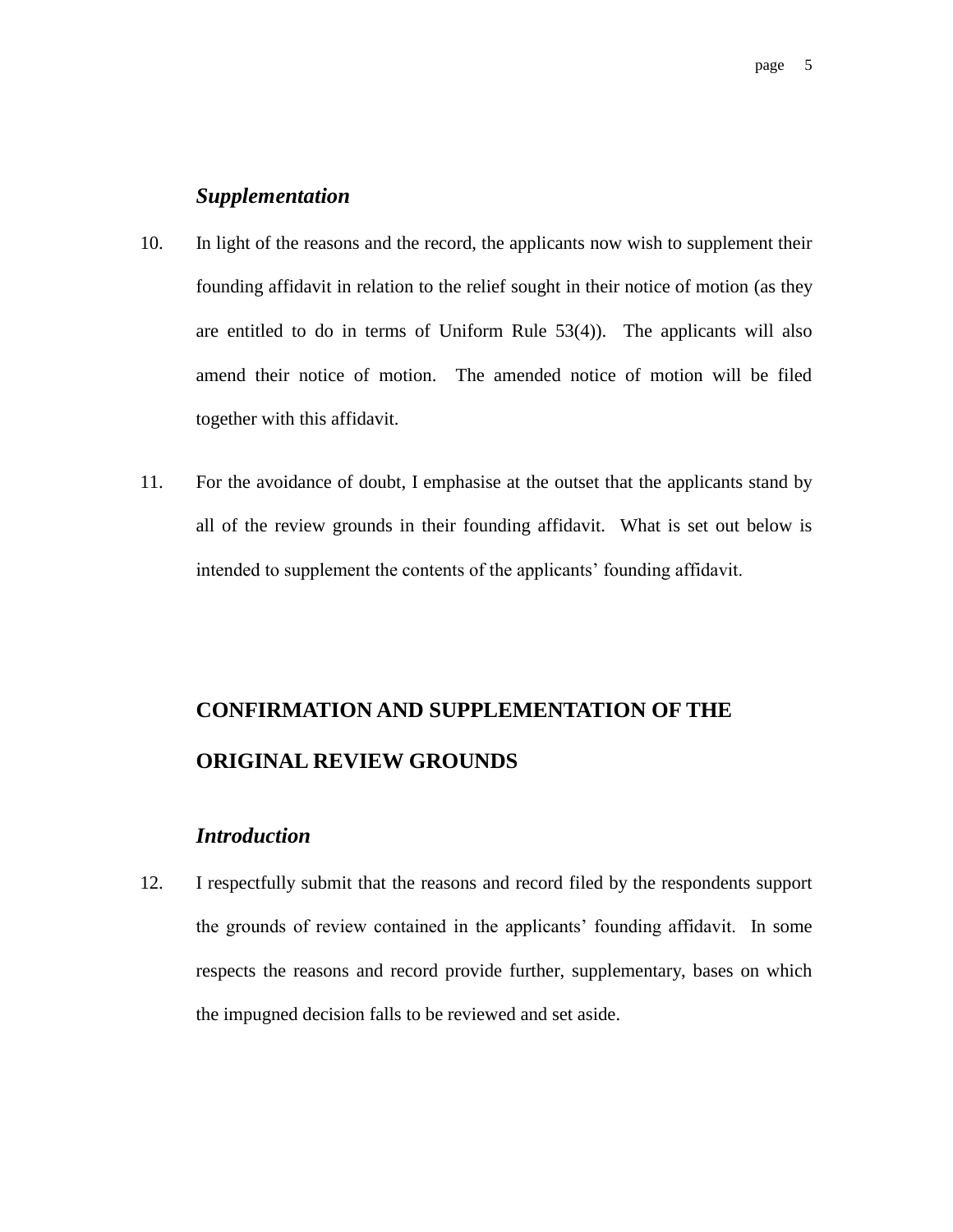13. I will come to my reasons for saying so in due course. Before I do so, I point out that the record and reasons filed by the respondents confirm that the applicants were correct to complain about the dilatory response they had received from the respondents.

#### *The respondents' inexplicable and unjustified delays*

- 14. It will be recalled that the applicants in their founding affidavit set out in detail the inordinate amount of time that was allowed to transpire between the time the first applicant made its initial request for an investigation and the respondents' final response.
- 15. A reading of the reasons and the record filed by the first respondent shows the following:
	- 15.1. The first respondent was informed on 18 March 2008 that the first applicant had submitted the torture docket (see para 1.1, first respondent's reasons, NFsupp1).
	- 15.2. Shortly after 14 July 2008, the first applicant received a report from the second respondent "*recommending that the matter be referred to the South African Police Service for investigation, but advising that the Minister should first be briefed*" (see para 1.10, first respondent's reasons, NFsupp1).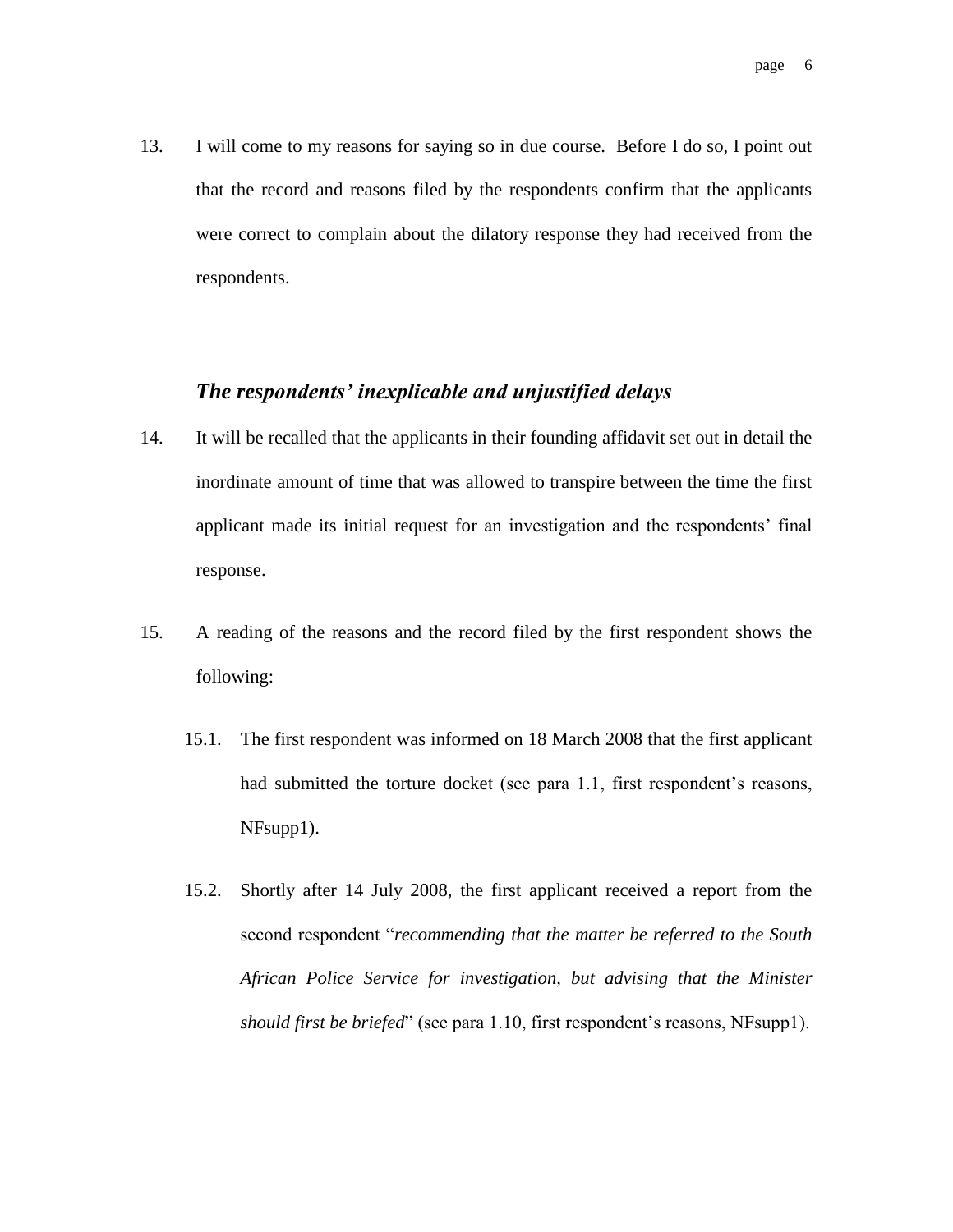- 15.3. It was only more than five months later, on 17 December 2008 ("*after having met the Minister and Deputy Minister and briefed them*"), that the first respondent wrote to the Acting National Commissioner of Police, "*requesting him to give attention to having the allegations made by the First Applicant investigated*" (see para 1.12, first respondent's reasons, NFsupp1).
- 15.4. A staggering 6 months later (and without any apparent steps by the first respondent to elicit an earlier answer), on 12 June 2009 the first respondent received a written response from the Acting National Commissioner (see para 1.13, first respondent's reasons, NFsupp1).
- 15.5. On 19 June 2009, the first respondent wrote to inform the first applicant that the Acting National Commissioner had declined to conduct an investigation (see para 1.14, first respondent's reasons, NFsupp1).
- 16. This dilatory approach, it must be remembered, is in respect of properly motivated allegations that crimes against humanity of torture have been committed (crimes which fall within the category of crimes that are of the most serious concern to humanity, and which the ICC Act describes as "*atrocities*"). Such inordinate delays are furthermore attributable to the first respondent, the senior functionary in charge of a unit described purposely as a "*Priority Crimes Litigation Unit*" (emphasis added).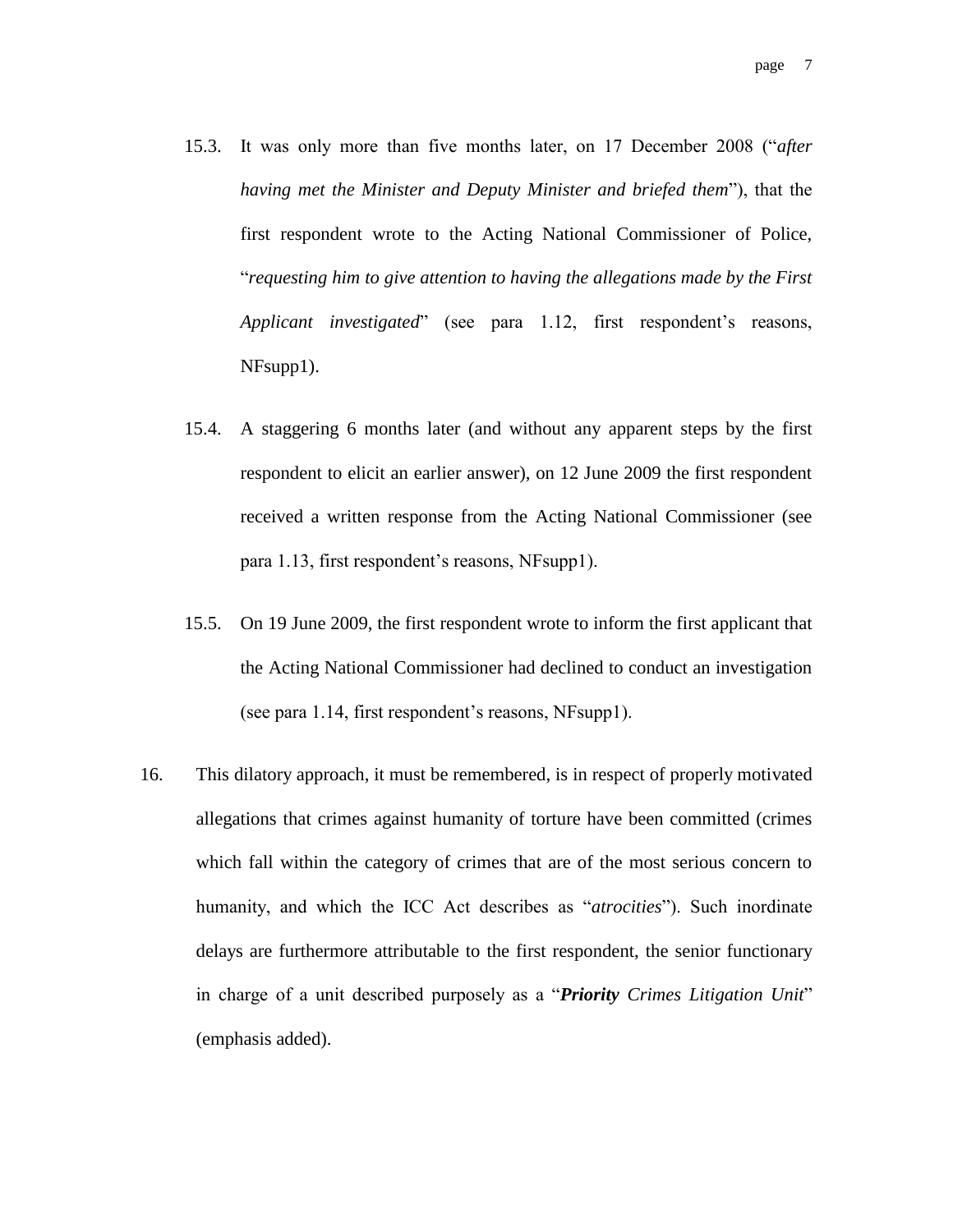- 17. The first respondent's dilatory conduct is matched by that of the fourth respondent. The reasons and record filed by the fourth respondent demonstrate the following:
	- 17.1. The fourth respondent received on 5 January 2009 a letter from the first respondent recording that the allegations in the torture docket "*require further investigation*" (see para 1, fourth respondent's reasons, NFsupp2).
	- 17.2. After an initial meeting with the head of the PCLU on 14 January 2009, the fourth respondent thereafter inexplicably took more than four months to decide "*not to initiate an investigation*", a decision eventually conveyed to the first respondent by way of letter dated 29 May 2009 (see para 5, fourth respondent's reasons, NFsupp2).
- 18. Accordingly, the record and reasons now filed by the respondents make it clear beyond any doubt that the prolonged refusal and/or failure by the respondents to act in conformity with their obligations under the ICC Act, as well as their obligations under Section 179 of the Constitution read with the requirements of the National Prosecution Authority Act, violates the constitutional principle of legality. It is also now patently clear that the delays by the respondents violate Section 237 of the Constitution, since those delays are inexcusable and confirmed by the record. In the circumstances, the applicants have amended their notice of motion to seek declaratory relief that the delays in question constitute a breach of Sections 179 and 237 of the Constitution.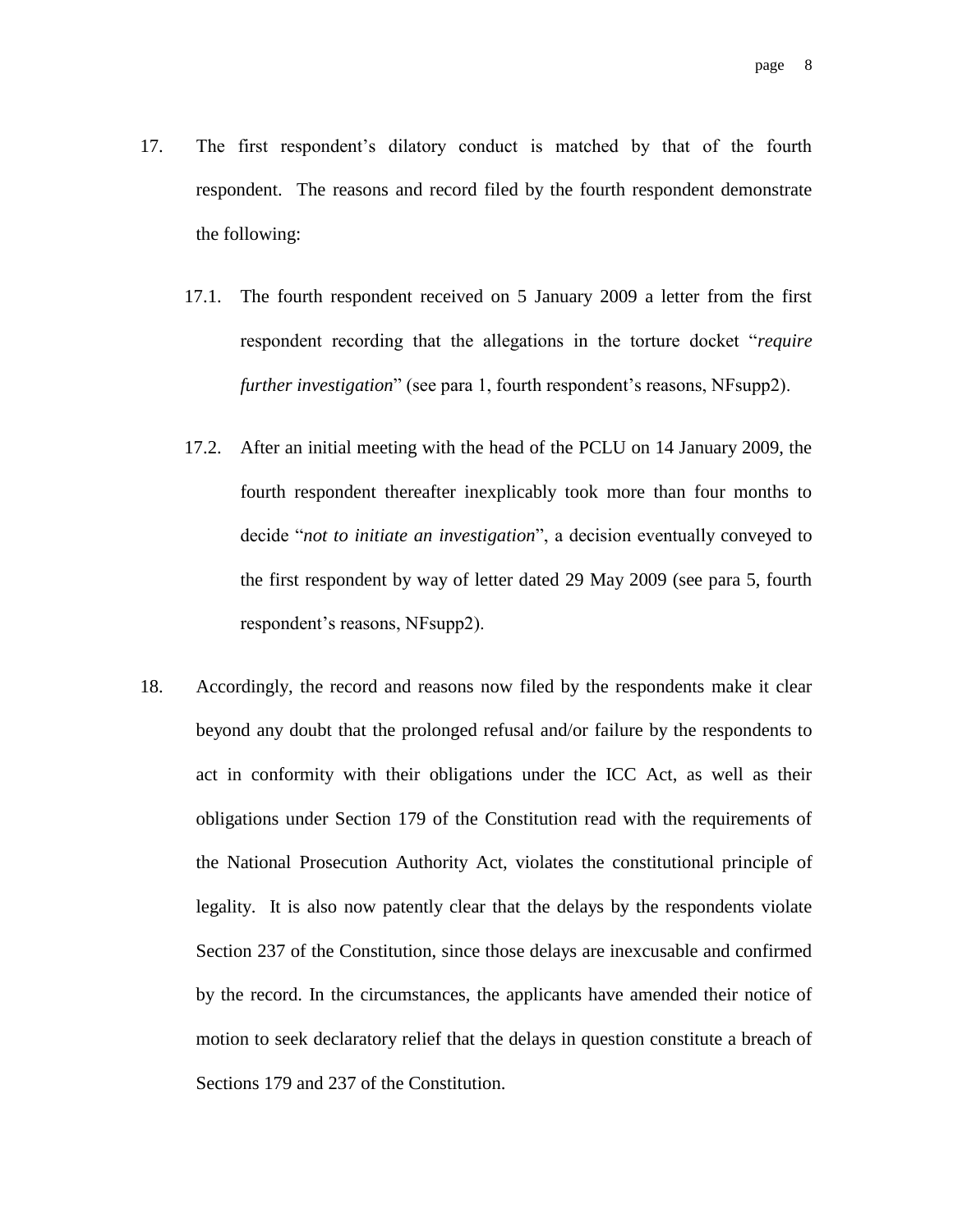## *The reasons and record confirm and supplement the applicants' review grounds*

- 19. In my founding affidavit I contended that the impugned decision(s) fell to be reviewed on the basis that:
	- 19.1. by virtue of section 6(2)(e)(ii) of PAJA "*the action was taken … for an ulterior purpose or motive*";
	- 19.2. by virtue of section 6(2)(d) of PAJA "*the action was materially influenced by an error of law*";
	- 19.3. by virtue of section 6(2)(e)(iii) of PAJA "*irrelevant considerations were taken into account or relevant considerations were not considered*";
	- 19.4. by virtue of section  $6(2)(e)(vi)$  of PAJA the decision was taken "*arbitrarily or capriciously*";
	- 19.5. by virtue of section 6(2)(f)(ii) of PAJA the decision is "*not rationally connected to (aa) the purpose for which it was taken; (bb) the purpose of the empowering provision; (cc) the information before the administrator; or (dd) the reasons given for it by the administrator*";
	- 19.6. by virtue of section 6(2)(h) of PAJA the decision is "*so unreasonable that no reasonable person could have so exercised the power or performed the function*".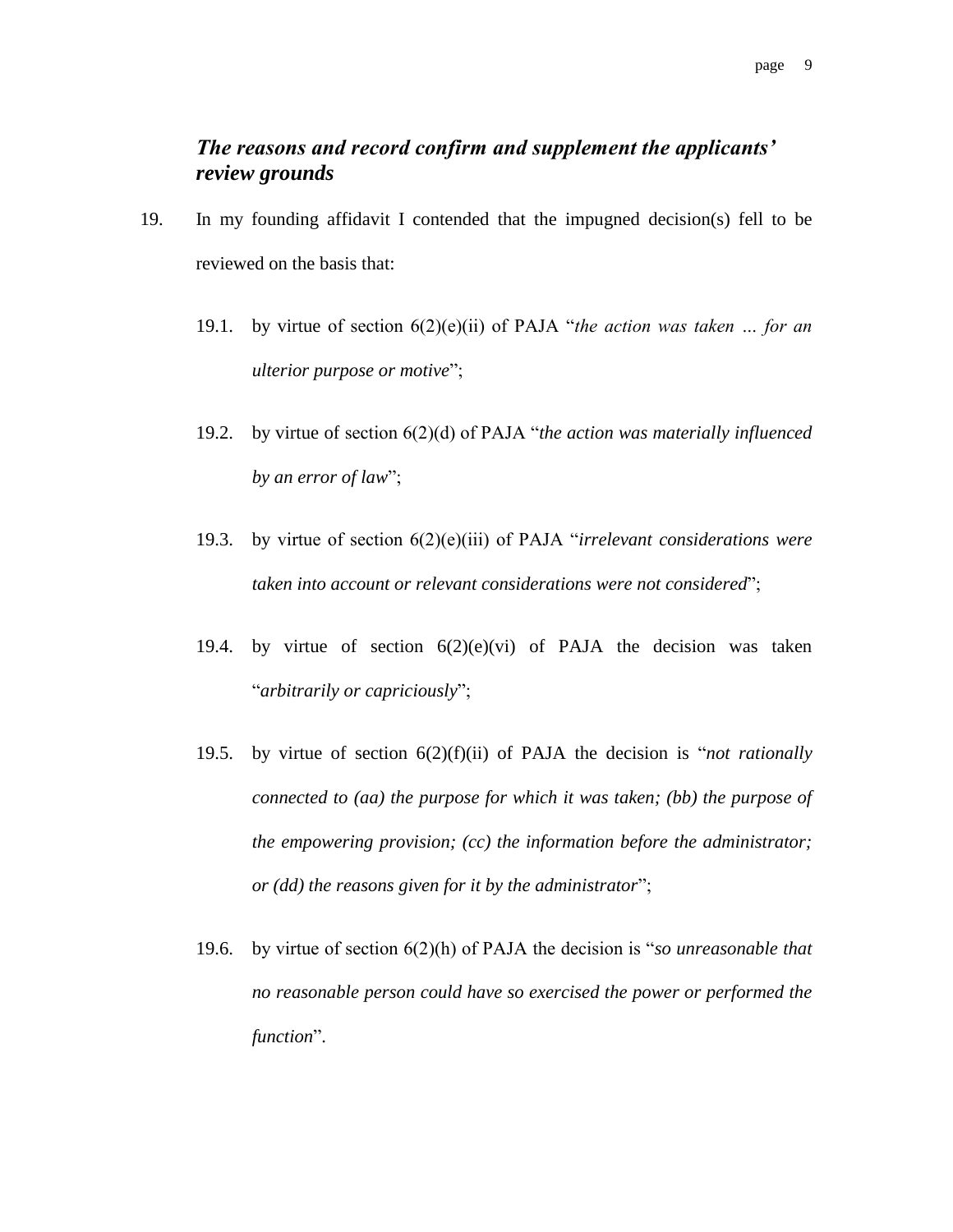- 20. I respectfully submit that the reasons filed by the respondents confirm and in some cases provide further grounds for arguing that the respondents have failed to apply their minds seriously to their obligations under the ICC Act, and/or have wholly misunderstood the nature of the ICC Act and their duties thereunder; and/or have failed to apply their minds seriously to the comprehensive and substantiated basis set out in the torture docket for initiating an investigation into torture as a crime against humanity.
- 21. I say so for the following reasons:

#### The respondents' contention that it is impossible or impractical to investigate the crimes committed in Zimbabwe

- 22. Both the first and fourth respondents contend that investigations would have to be conducted in Zimbabwe, which "*could not be done through existing legal channels*" (see para 1.13, first respondent's reasons, NFsupp1); and that "*[i]n terms of existing international obligations, very specific channels of communication and modalities of investigations by the SAPS in Zimbabwe are provided, which exclude the exercising of any police powers by members of the SAPS in Zimbabwe*" (see para 7, fourth respondent's reasons, NFsupp2).
- 23. Moreover, the first respondent separately voiced concerns about "*[t]he practicalities of conducting a prosecution in the Republic of South Africa relating to an offence committed wholly outside its borders*" (see para 1.8.4, first respondent's reasons, NFsupp1). The fourth respondent also argues that "*[i]n*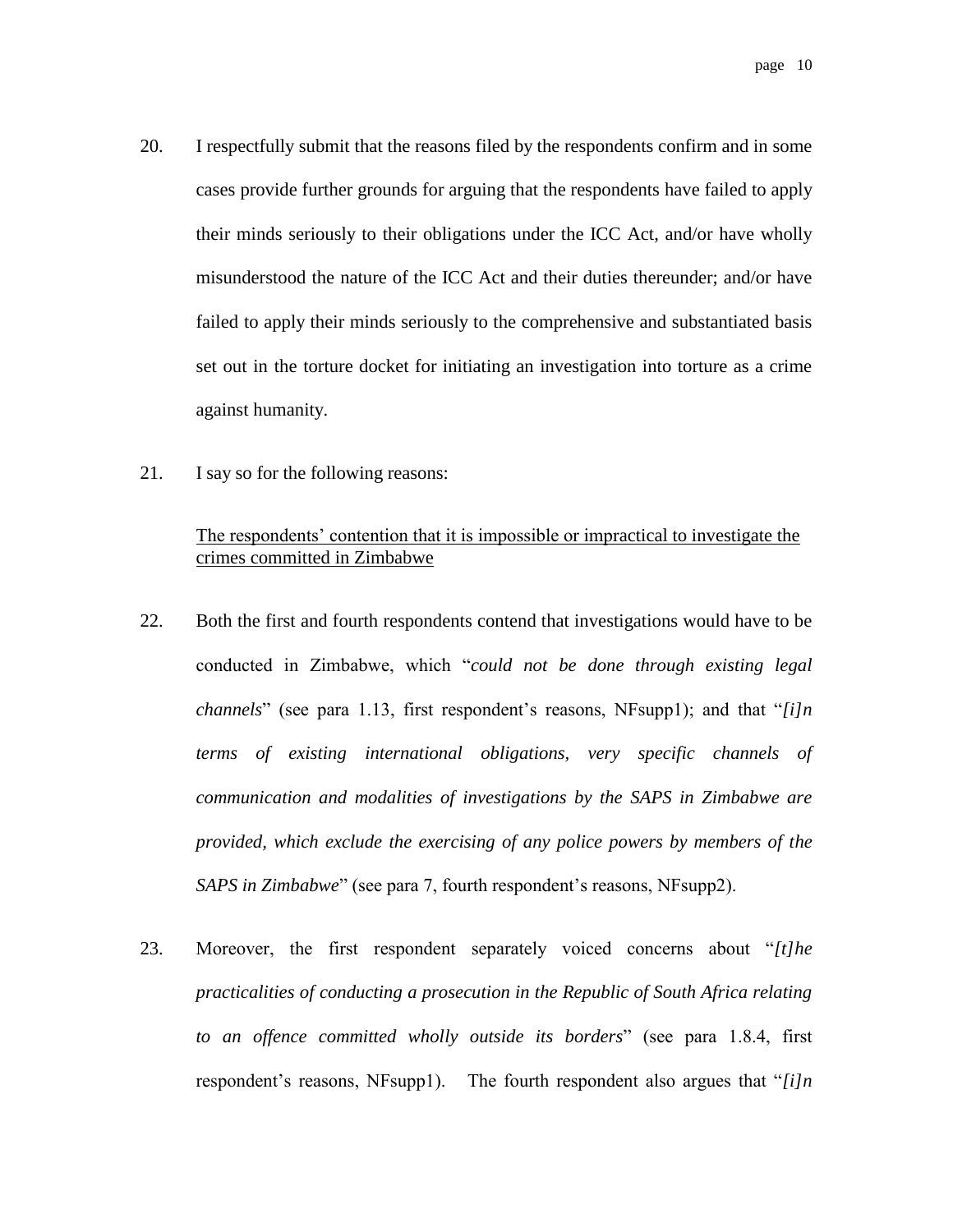*view of the SAPS's territorially limited investigative powers, [investigations to verify any version put forward by the suspect but also to garner corroborative material] will not be possible*" (para 10.2, fourth respondent's reasons, NFsupp2).

- 24. These averments suggest that it is impossible or impractical to conduct investigations in respect of crimes committed outside of South Africa, they ignore the fact that the torture docket itself provided a prosecutable case, and they fly in the face of the numerous existing domestic and international instruments for mutual legal assistance in criminal matters, and indeed the very objects of the ICC Act.
- 25. At the hearing the applicants' legal representatives will advance further argument in this regard. Suffice it to say the following:
	- 25.1. The respondents simply make the assertion that further investigations were required whereas they were presented with a docket that is prosecutable in its present form and they have never contended otherwise.
	- 25.2. There is also no reason provided to explain why investigations would have to be conducted in Zimbabwe by the SAPS. The possibility exists that the witnesses may come to South Africa: yet the applicants were never approached to discuss the possibility of witnesses coming to South Africa; the applicants were never approached to discuss other forms of cooperation; and the respondents do not give the slightest indication at all what further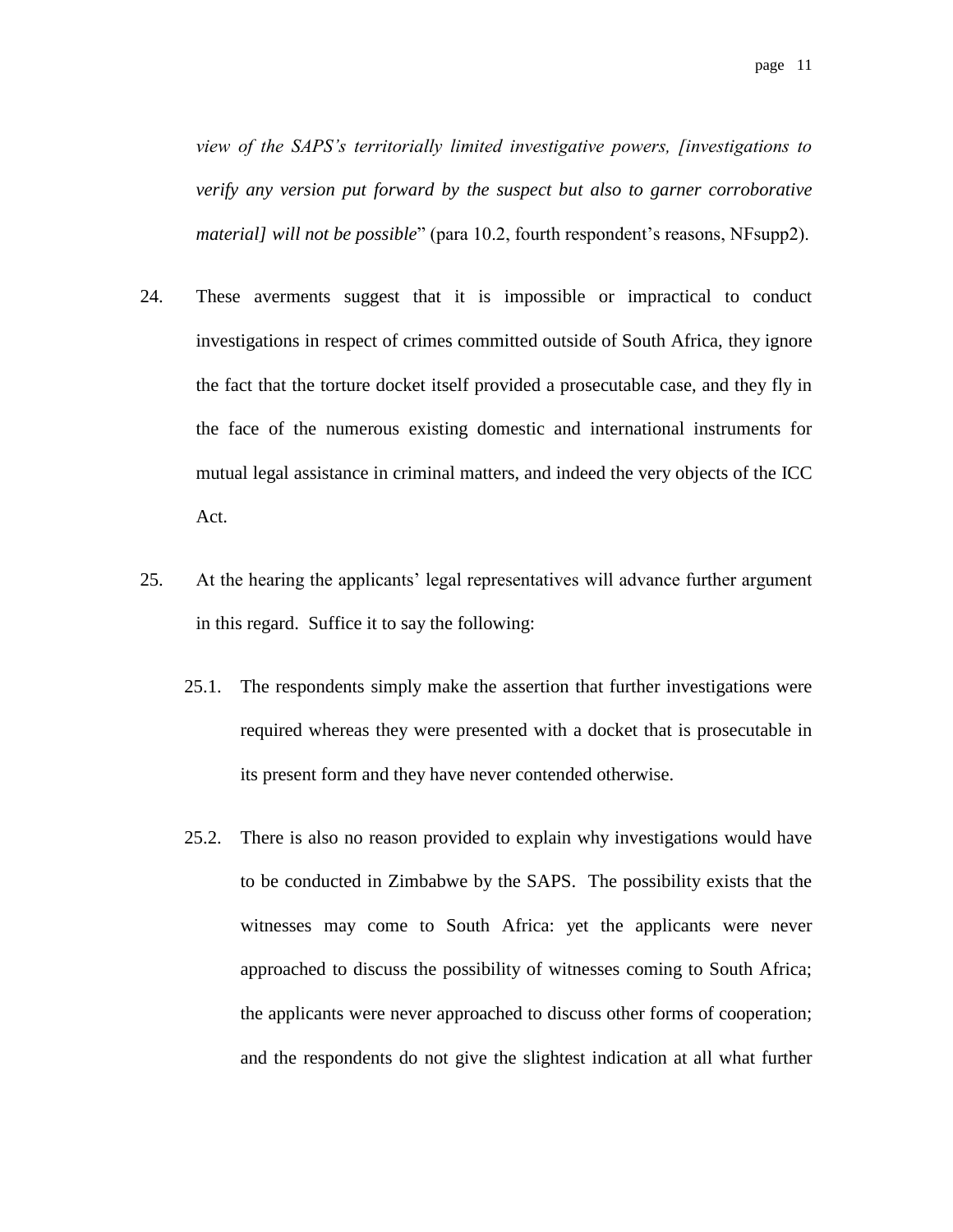investigations were required. In short, there is a whole range of practical measures that have never been explored.

- 25.3. The respondents without reason focus on the fact that the only possible source for evidence is Zimbabwe. That is not an accurate assumption. Most obviously the torture docket presented a substantial source of evidence already in the hands of the South African authorities. Futhermore, there might be evidence available from witnesses who are now in South Africa or in other countries. The International Criminal Court itself might have compiled witness statements related to Zimbabwe based on a complaint even though Zimbabwe is not a party. While it is discretionary, a request to the International Criminal Court under article 93(10) of the Rome Statute would be possible. In short, the torture docket itself constitutes a sufficient basis for prosecution, and to the extent that further investigations were required, there are a number of mechanisms for investigation open to the respondents. Had they chosen to act in good faith and consistent with their legal obligations, investigations may well have borne fruit by now.
- 25.4. Furthermore, as the fourth respondent appears to accept, it is perfectly possible (from a practical perspective) and permissible (from a legal perspective) to conduct such an investigation in South Africa through "*the use of mutual legal assistance in terms of South African and Zimbabwean legislation on mutual cooperation in criminal matters and the cooperation*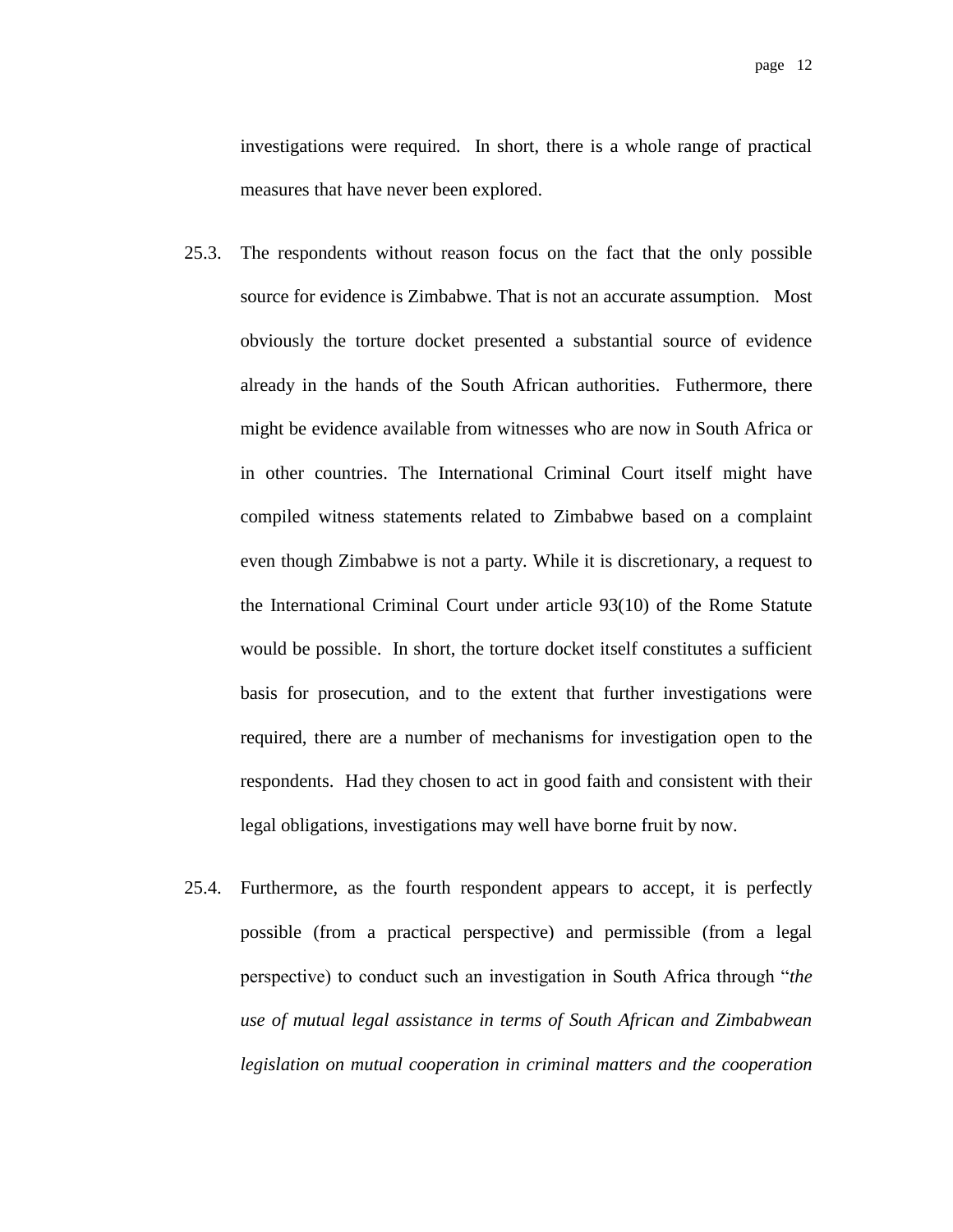*of the Zimbabwean police authorities*" (see para 7, fourth respondent's reasons, NFsupp2).

- 25.5. In 1996 Parliament enacted the International Co-operation in Criminal Matters Act No 75 of 1996 (the MLA Act). The MLA Act was enacted to give effect to South Africa's desire to co-operate internationally in the suppression of crimes on a wider scale. Requests for assistance from a foreign state in criminal matters fall squarely under the MLA Act; and the Act (in section 2 in particular) sets out the conditions under which South Africa may ask a foreign state to cooperate, and which in practice  $-$  as confirmed by a number of cases – the NDPP has previously utilised.
- 25.6. The first respondent has also clearly failed to appreciate that the MLA Act permits the prosecuting arm of government to play a decisive role in the investigation of serious crime. That is because section 2(2) of the MLA Act permits – and previous practice confirms – that the NDPP may approach a judge in chambers or a magistrate on application to request "*him or her [to] issue a letter of request in which assistance from a foreign State is sought to obtain such information as is stated in the letter of request for use in an investigation related to an alleged offence…*".
- 25.7. Aside from section 2, other sections of the MLA Act evince our government's desire to co-operate internationally in the suppression of crimes on a wider scale. For example, section 31 of the MLA Act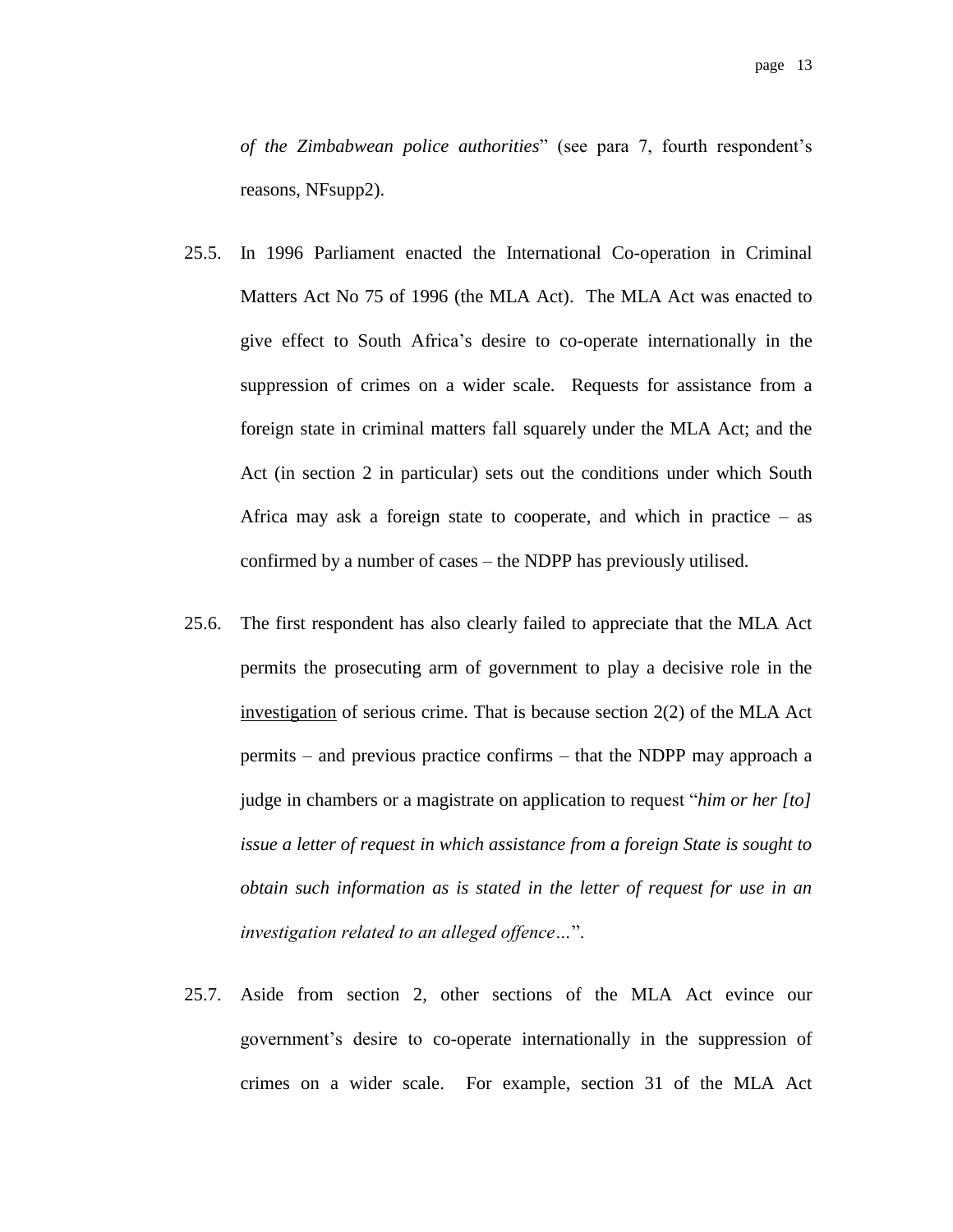empowers the NDPP to seek mutual legal assistance in exceptional circumstances; and section 27 of the MLA Act provides that "*[t]he President may on such conditions as he or she may deem fit enter into any agreement with any foreign State for the provision of mutual assistance in criminal matters and may agree to any amendment of such agreement*".

- 25.8. South Africa is moreover a founding member of the SADC *Protocol on Extradition and Mutual Legal Assistance (MLA) in Criminal Matters* (*SADC MLA Protocol*). Both South Africa and Zimbabwe have signed the *SADC MLA Protocol*, and South Africa has taken the further step of ratifying.
- 26. Despite the obvious implications of these instruments in respect of investigations arising from the torture docket, the reasons and record of the respondents show that little or no meaningful thought was given by them to the MLA Act or the SADC Protocol. Certainly no rational explanation is provided for failing to consider these instruments in the context of cooperation in the investigation of crimes under the ICC Act.
- 27. The respondents essentially conclude that the extensive provisions on mutual legal assistance will not work without even trying. At the very least, given the existence of these cooperation instruments, it was incumbent on them to make a request. If the request is not answered or is declined that is a different matter but to simply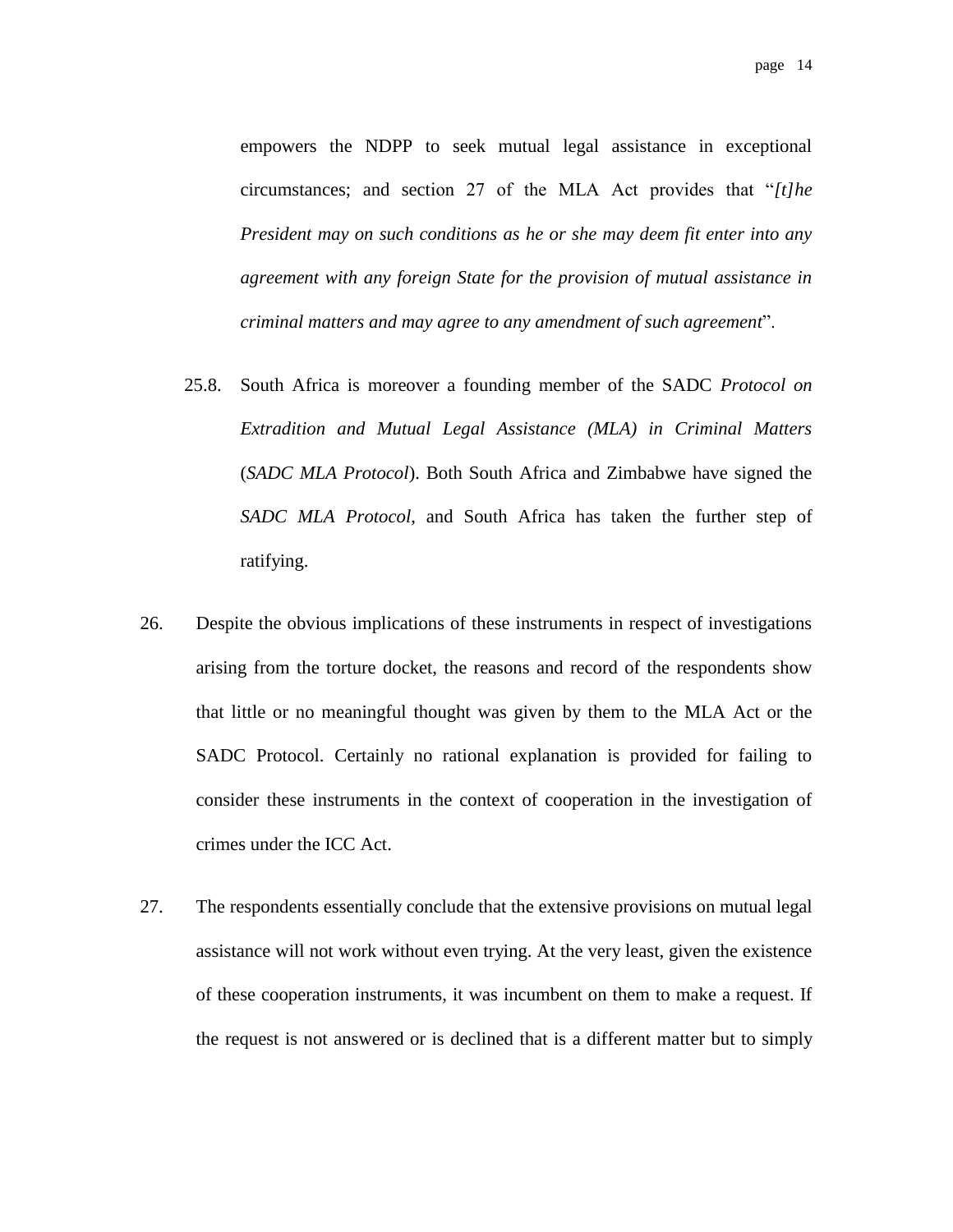presume non cooperation as a reason for not investigating constitutes a lack of good faith.

- 28. What is more, the position advanced by the respondents (that it is impossible or practically difficult to investigate crimes committed abroad) is one that flies in the face of Parliament's intention as reflected in the ICC Act:
	- 28.1. *First*, section 4 of the ICC Act makes it plain that the crimes within the Court's jurisdiction *ratione materiae* are crimes within the Republic. Thus, while they may be committed abroad, for the purposes of the ICC Act they must be "*deemed*" by the respondents to be crimes "*committed … in the territory of the Republic*"
	- 28.2. *Second*, the respondents' reasons (such as they are) render the ICC Act meaningless inasmuch as it evinces Parliament's intention for crimes against humanity committed abroad to be prosecuted domestically before the courts of South Africa.
- 29. In disclosing their reasons and record the respondents have accordingly confirmed that they failed to apply their minds, took into account irrelevant considerations and ignored relevant factors, and generally laboured under a material error of law both in respect of the ICC Act and also in their understanding of the applicable legal instruments on mutual legal assistance.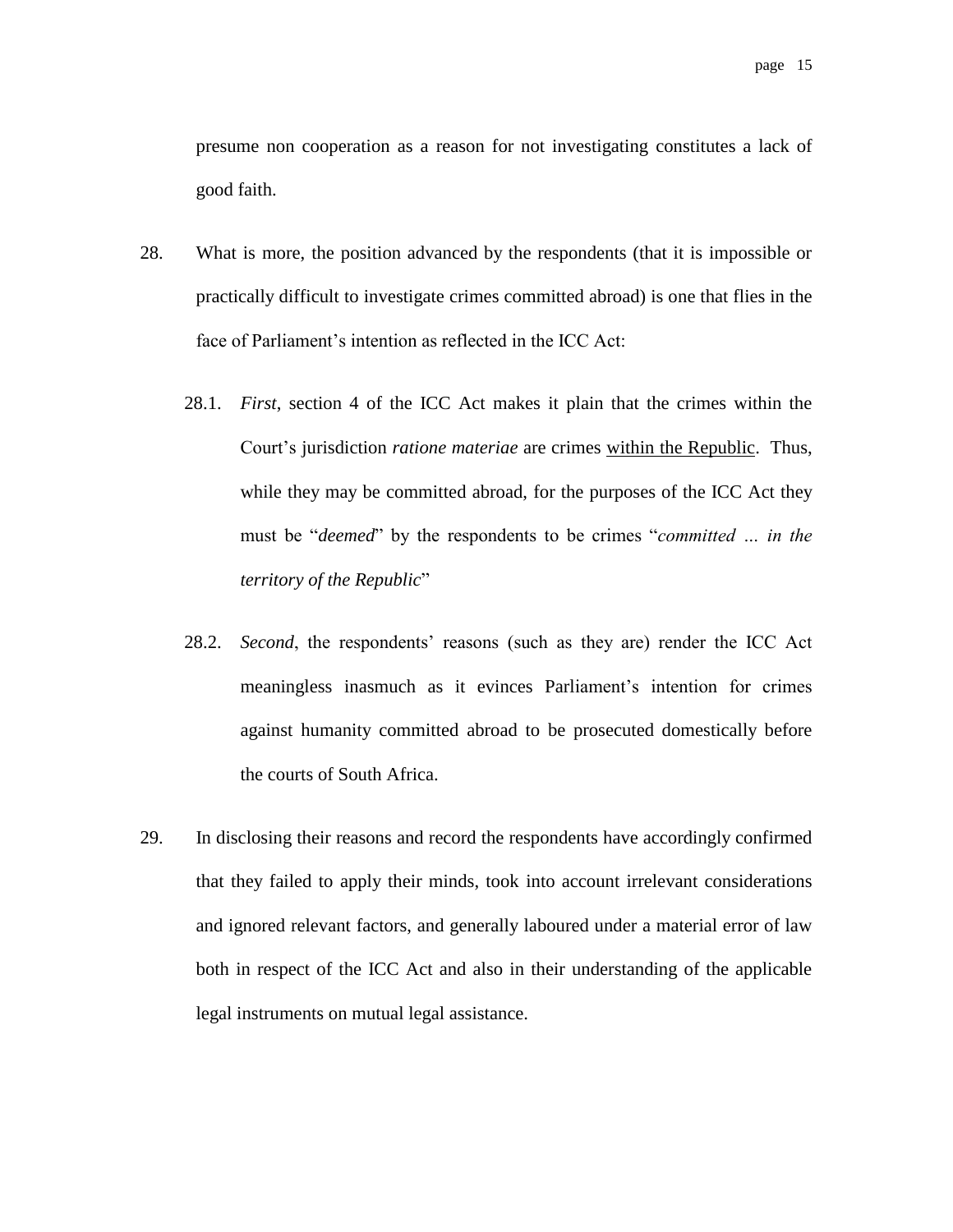- 30. Such material defects in the respondents' decision-making have perpetuated other difficulties for the respondents.
	- 30.1. In the *first* place: the first respondent's suggestion that an investigation would "*terminate cooperation from the Zimbabwean Police in connection with ongoing and future criminal investigations…*" (see para 1.13, first respondent's reasons, NFsupp1) is a bald exaggeration without any supporting evidence.
	- 30.2. In any event, the suggestion is patently without substance. In light of the MLA Act such requests are not irregular; and indeed the SADC MLA Protocol makes it clear that within SADC, member states may be assumed to do the opposite to that suggested by the respondents: namely, instead of terminating cooperation, Zimbabwe may be expected to extend its assistance in connection with ongoing and future criminal investigations.
	- 30.3. *Secondly*: this supposition presumes that all cooperation from the Zimbabwean Police will automatically be withheld as a result of the investigation of the torture docket by the SAPS.
	- 30.4. There is no evidence to that effect whatsoever, including no supporting affidavit filed by the Minister of International Relations and Cooperation. In fact, the supposition is an insult to Zimbabwe, which should be presumed to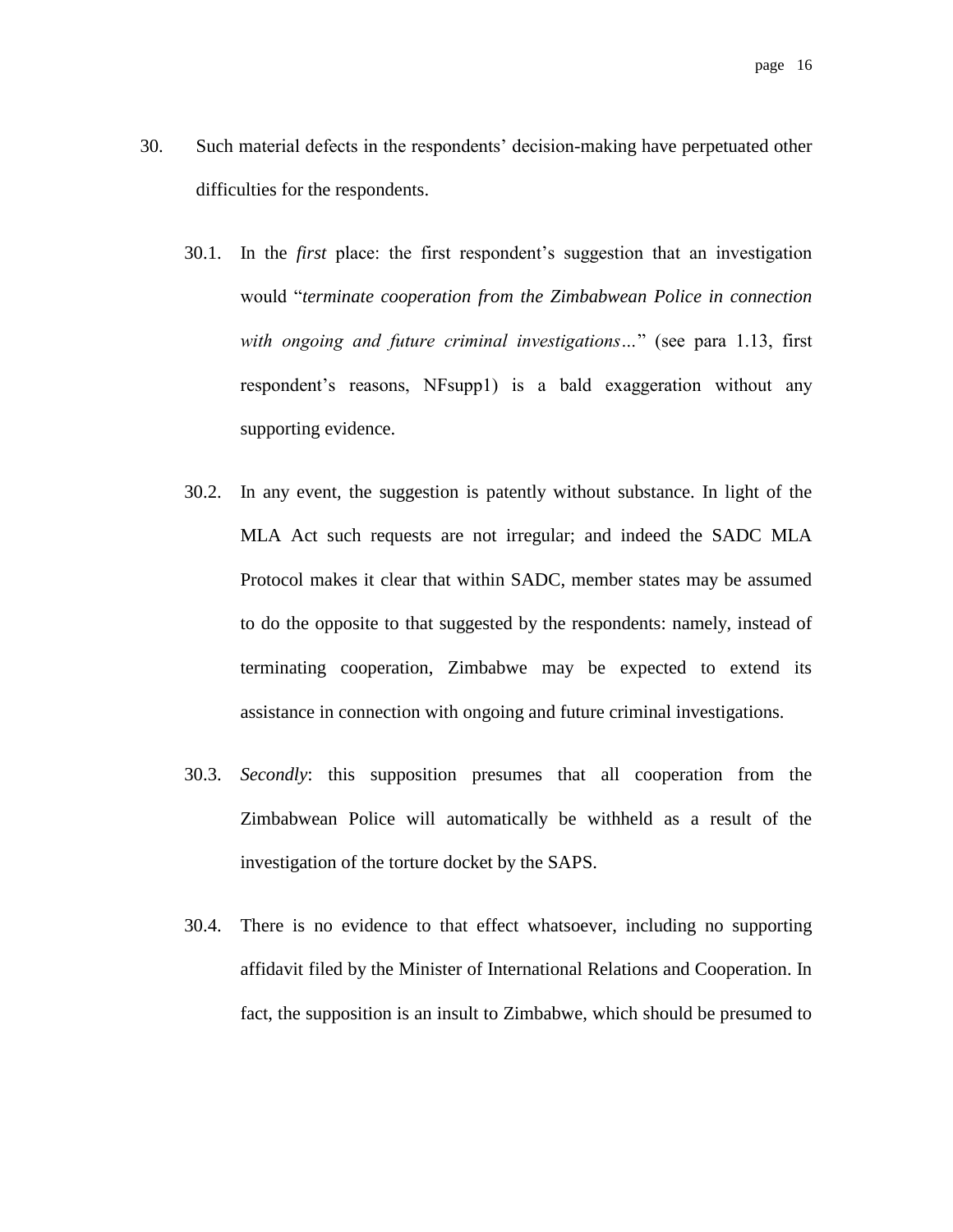comply with the legal obligations under its own domestic law, and those voluntarily assumed by virtue of its membership of SADC.

- 30.5. *Thirdly*: the concerns raised by the respondents regarding the statements (affidavits) provided in the first applicant's torture docket falling short of "*a thorough court-directed investigation*" (first respondent's reasons, para 1.13; fourth respondent's reasons, para 10.1), are manifestly without substance and overblown.
- 30.6. A perusal of the affidavits in the torture docket makes it plain that the statements are corroborative, detailed, and substantial. Nowhere is it stated in what respect they are deficient or in what respect further investigation was required and no approaches whatsoever have ever been made to the applicants in this regard.
- 30.7. Certainly there was nothing in the torture docket which prevented the respondents from taking the requisite steps to perform their own "*courtdirected*" investigation. The torture docket itself provided a prosecutable case, or if the respondents believed further investigations were required, then they could utilise the cooperation instruments described above. To the extent that the respondents (including the first respondent) were minded to pursue such a court-directed investigation, section 2(2) of the MLA Act allows for an application to a judge in chambers or a magistrate to request "*him or her [to] issue a letter of request in which assistance from a foreign*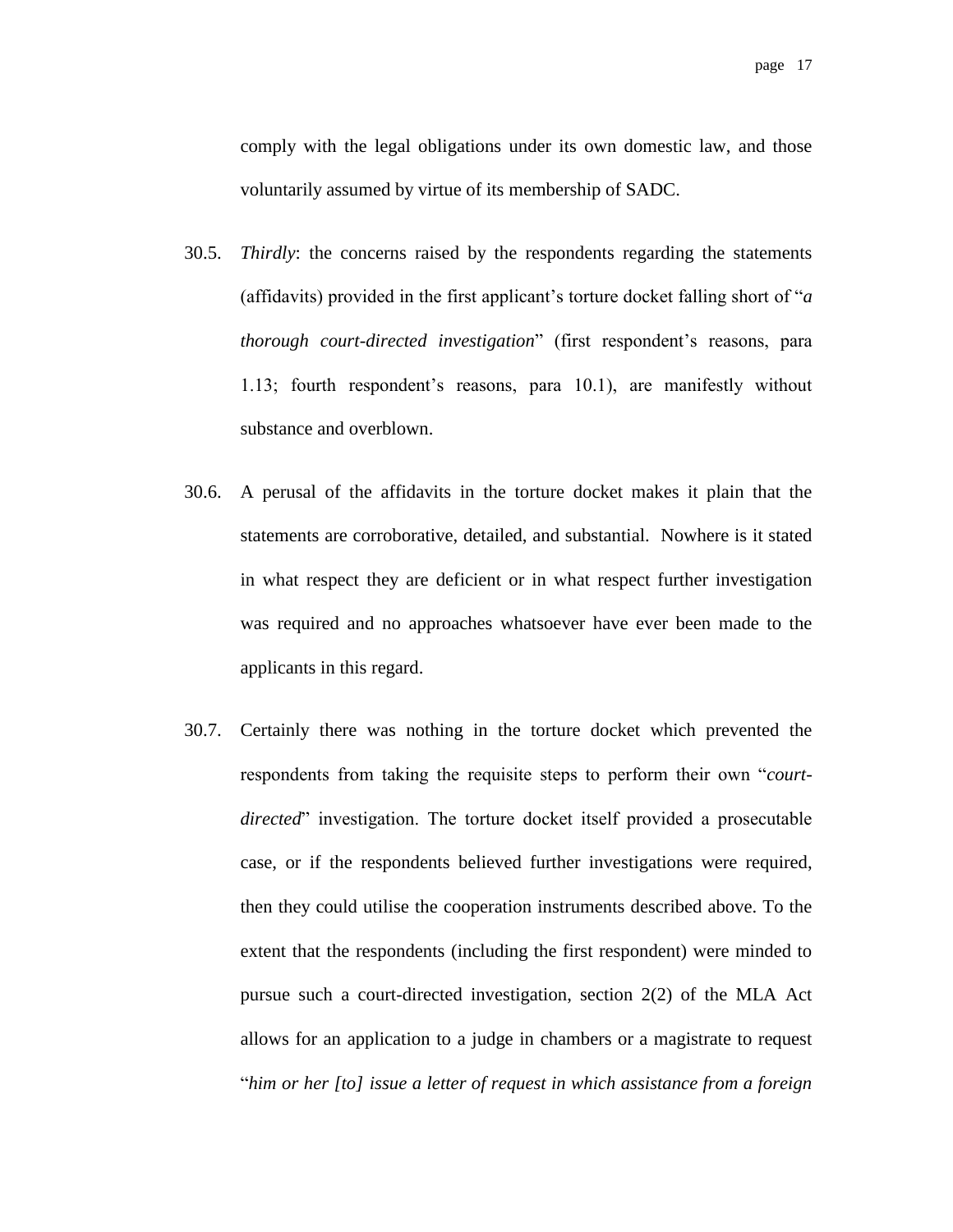*State is sought to obtain such information as is stated in the letter of request for use in an investigation related to an alleged offence…*".

- 30.8. *Fourthly*: it is similarly irrational and inexplicable for the first respondent to assert that in his view "*it would have been inappropriate for the evidence to be gathered in an inadmissible manner*…." (para 1.13, first respondent's reasons, NFsupp1). I submit that the first respondent has patently misconstrued the nature of mutual legal assistance – which is a legal process by which two states agree to cooperate in gathering evidence which will be admissible at trial.
- 30.9. *Fifthly*: the respondents' assertion that the first applicant "*could not be used as an agent of the South African Police Service to gather evidence on its behalf*" (para 1.13, first respondent's reasons, NFsupp1; para 10.4, second respondent's reasons, NFsupp2) is, with respect, an obvious misdirection. For one thing, the first applicant offered this assistance in addition to the evidence already contained in the torture docket. Even if the respondents were of the view that the first applicant could not be used as "*an agent*" to gather *further* evidence on their behalf, the torture docket had already provided a basis for a prosecution, or if considered inadequate, for an investigation which, by reliance on the relevant MLA instruments and the ICC Act, the respondents were empowered and obliged to initiate. That is to say that if the respondents were disinclined to accept the first applicant's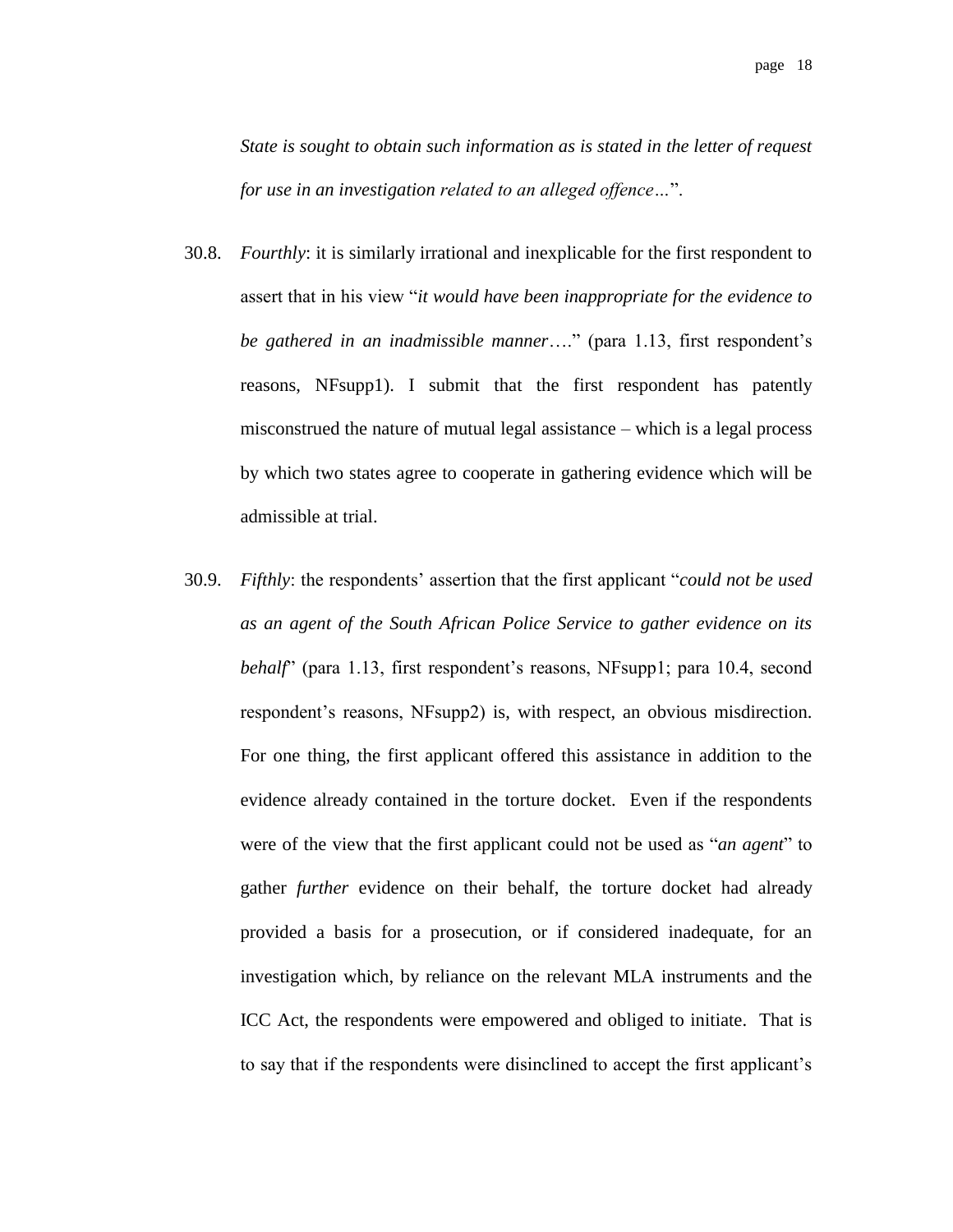offer of further assistance, that did not provide an excuse for the respondents to ignore the evidence already contained in the docket and their legal obligations arising therefrom.

31. In the circumstances the respondents' failure properly to consider the MLA Act and the SADC MLA Protocol, as read with the ICC Act, means that the impugned decision is vitiated by a material error of law and is reviewable in terms of section  $6(2)(d)$  of PAJA, alternatively constitutes a failure to consider relevant factors such that the impugned decision is reviewable under section  $6(2)(e)(iii)$  of PAJA, or is otherwise irrational, unconstitutional and unlawful.

#### The fourth respondent failed properly to consider the contents of the torture docket or the first applicant's offer of assistance

- 32. The fourth respondent states that the torture docket "*contains nothing more than mere allegations*" (para 10.1, fourth respondent's reasons, NFsupp2). I submit that this is a fundamental misdirection.
- 33. I respectfully submit that a perusal of the docket indicates plainly that the docket is a comprehensive collection of evidence on oath and supporting medical reports. It is certainly more than a collection of "mere allegations", as stated by the fourth respondent. It presents a prosecutable case.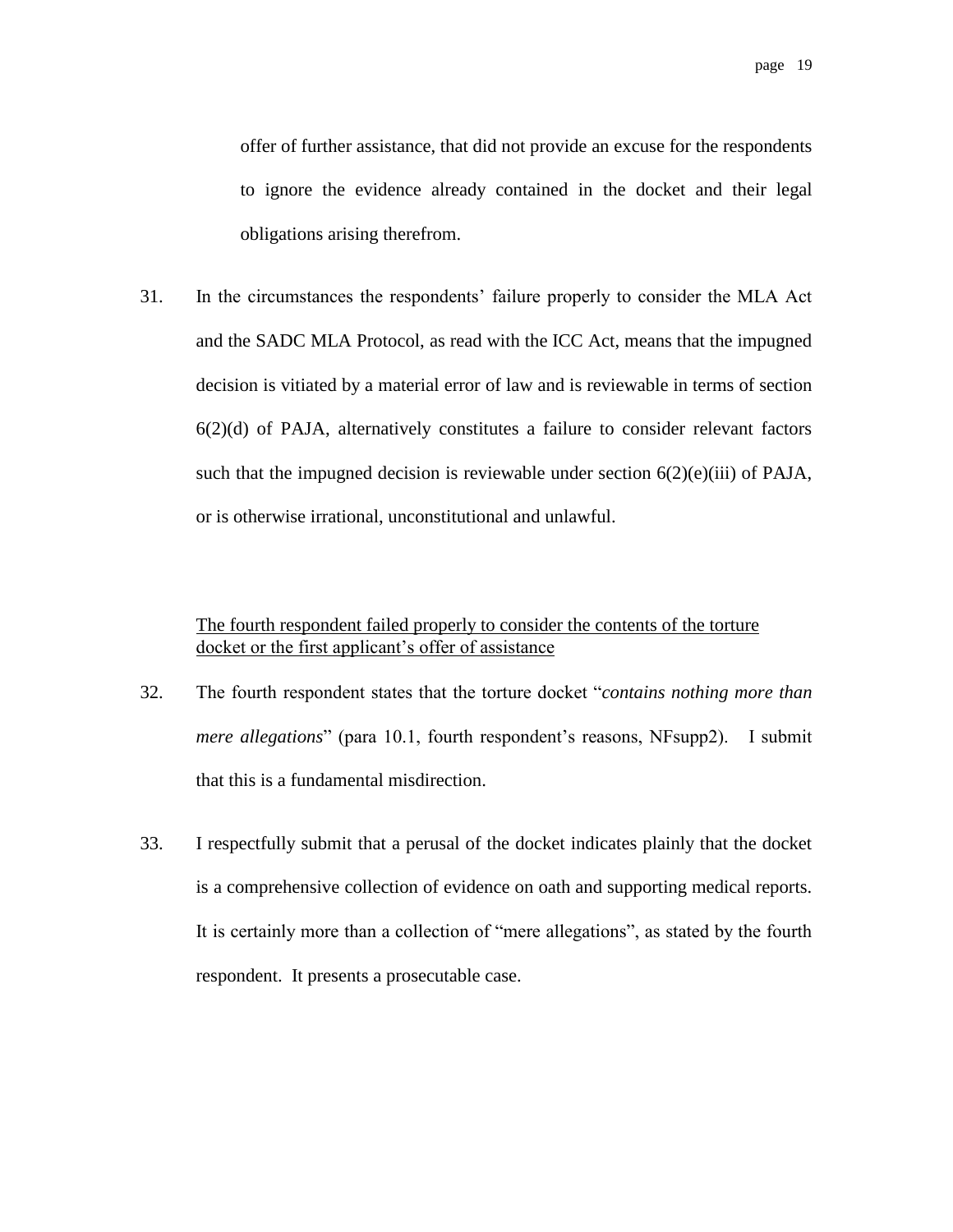- 34. I am constrained to submit that the fourth respondent cannot have properly considered the contents of the torture docket, alternatively, did not appreciate the evidential value of the contents of the torture docket.
- 35. In any event, and assuming only for purposes of argument that the torture docket contained "*mere allegations*", it is a common feature of our criminal justice system that police investigations are initiated on the basis of allegations by a complainant. The fourth respondent's unwillingness to treat the torture docket in the same vein is explicable only on the basis that he wished to avoid undertaking the requested investigation. This is especially so in light of the fact that he nowhere indicates what further investigation was required, neither did he approach the applicants at any time in this regard.
- 36. I am further startled by the fourth respondent's suggestion that the undertaking by the first applicant to make witnesses available and assist in obtaining evidence was "*not clear*", and "*[t]he value of such undertaking by the First Applicant is not clear and is doubted*" (para 10.3, fourth respondent's reasons, NFsupp2). I also note the fourth respondent's statement that "*[i]t is also clear that neither the SAPS nor the First Applicant have the power or the ability to provide the required protection in Zimbabwe to protect potential witnesses, especially in the investigative phase*" (para 10.3, fourth respondent's reasons, NFsupp20).
- 37. I stress that this is the first time that the first applicant has learnt that the fourth respondent was unclear about the offer of assistance. Naturally, had any of the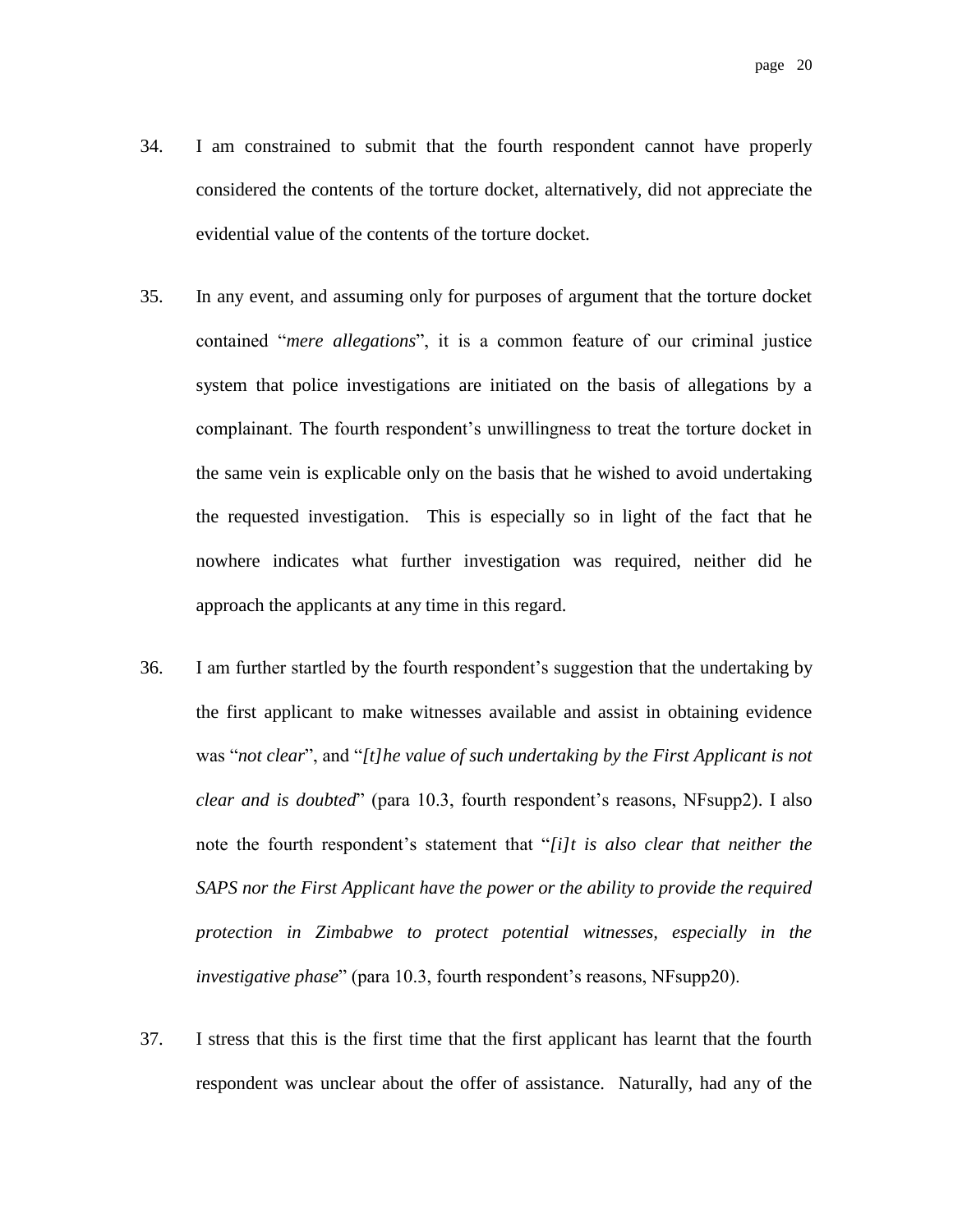page 21

respondents wished for clarity, all they had to do was ask. I point out that in its letter dated 15 December 2008 in which the first applicant offered its assistance in conducting the investigation, the writer thereof concluded her letter by recommending a meeting "*between members of the PCLU, SALC and counsel assisting SALC (Wim Trengove SC, Gilbert Marcus SC and Max du Plessis) in order to expedite the investigation of the officials referred to in the dossier*" (record: 282). No such meeting was called by the respondents.

- 38. I also stress that the first applicant's offer to assist in the collection of further evidence and testimony was not made unsolicited but was prompted by an inquiry from the NPA following on discussions between SALC and the second respondent's office (see record: 277 to 282). It is ironic that the fourth respondent would now choose to be "*unclear*" about the offer of assistance.
- 39. The fourth respondent also states that "*the probative value of the reports of nongovernmental organizations as presented by the First Applicant is highly questionable. The all-encompassing unsubstantiated allegations made in those reports would obviously have to be verified and will lead to an investigative process, the magnitude of which is not determinable at this stage*" (para 10.3, fourth respondent's reasons, NFsupp2).
- 40. In this respect the fourth respondent is clearly mistaken. The Constitutional Court has sanctioned the use of such reports by respected human rights organisations without the need for the allegations therein to be verified; and such reports are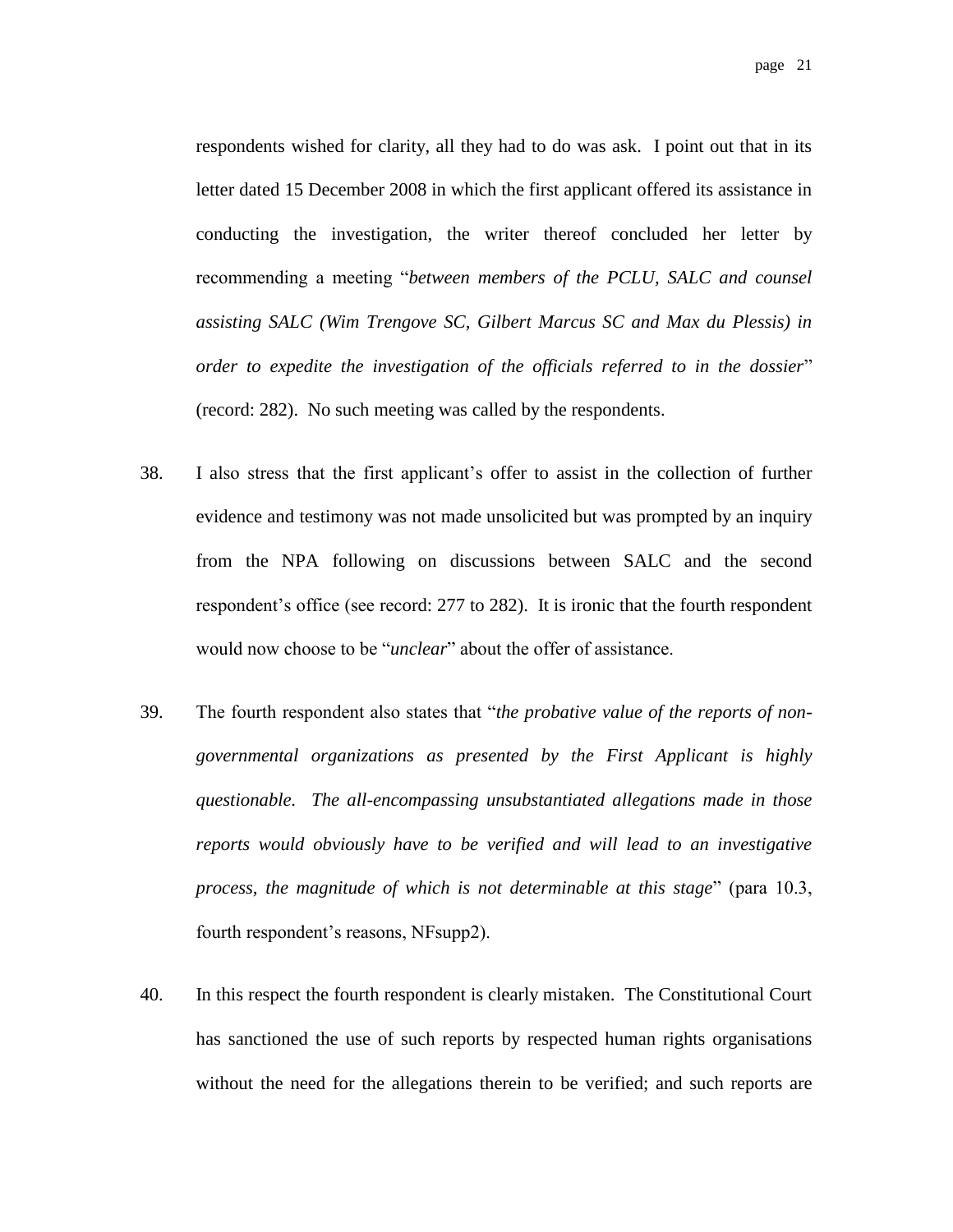routinely relied on by international (criminal) tribunals to demonstrate the contextual nature of international crimes (for instance, that they are widespread and systematic).

- 41. Accordingly, the reports were relevant material whose probative value in proving the context of crimes against humanity in Zimbabwe was not "*highly questionable*".
- 42. In any event, as a general proposition the fourth respondent's statement that the magnitude of the evidence is "*not determinable at this stage*" can never be a basis for not beginning an investigation. I submit that it is patently irrational to refuse to investigate on the apprehension of future difficulties that may or may not materialise and which may only become relevant upon further investigations.
- 43. For these reasons I submit that the impugned decision is vitiated by a material error of law and is reviewable in terms of section 6(2)(d) of PAJA, alternatively constitutes a failure to consider relevant factors such that the impugned decision is reviewable under section  $6(2)(e)(iii)$  of PAJA, by virtue of section  $6(2)(e)(ii)$  of PAJA "*the action was taken … for an ulterior purpose or motive*", or under section  $6(2)(e)(v)$  was taken "*in bad faith*", or was by virtue of section  $6(2)(e)(vi)$ of PAJA taken "*arbitrarily or capriciously*; or is otherwise irrational, unconstitutional and unlawful.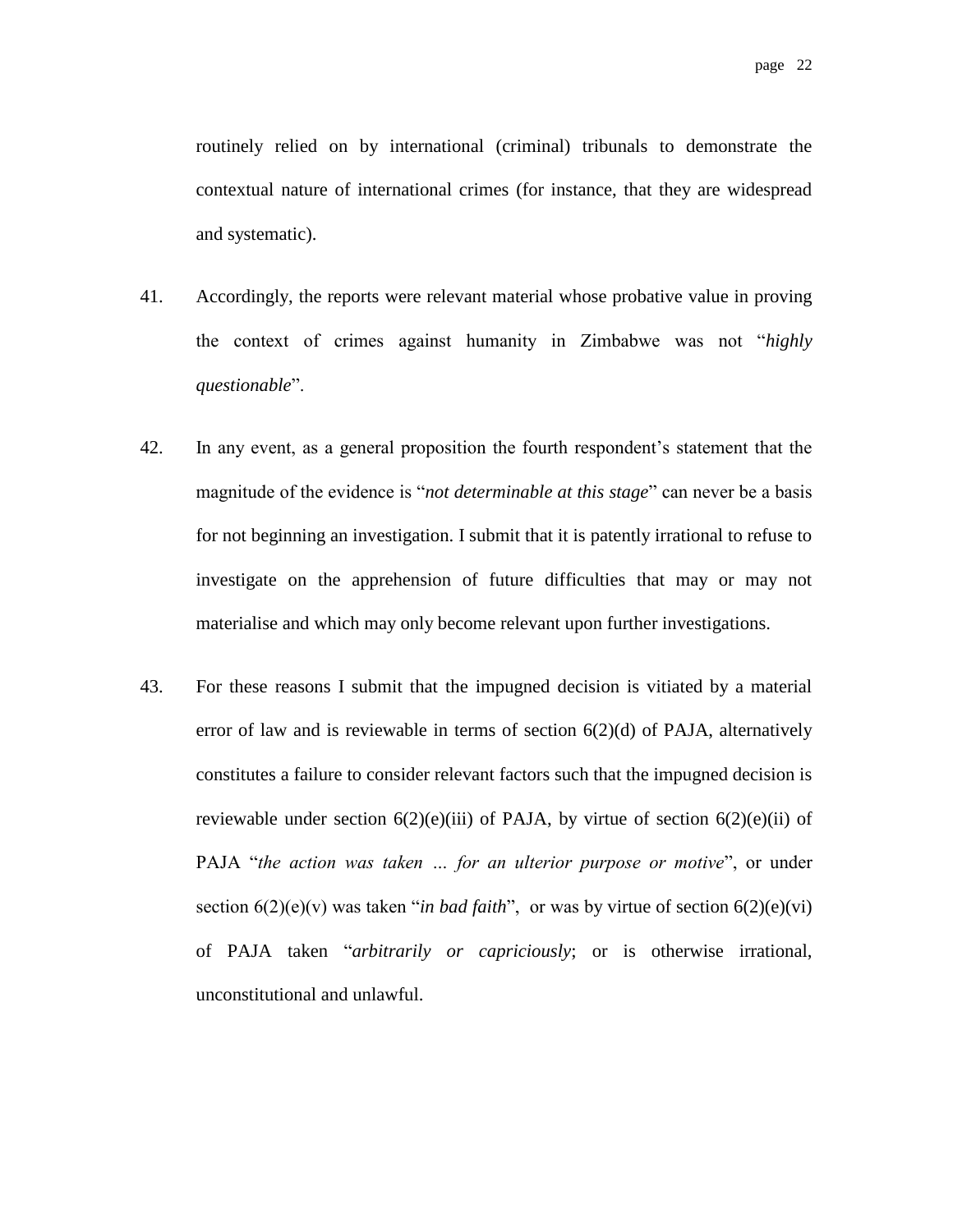The respondents' contentions about the negative impact on "South Africa's diplomatic initiatives in Zimbabwe" and the "international relations of the country"

- 44. The fourth respondent suggests that it "*was also foreseen that international relations of the country could have been negatively affected by the initiation of an investigation*" (para 9, fourth respondent's reasons, NFsupp2). The first respondent says that a valid consideration relating to national interest and policy is that "*the proposed investigation would impact negatively on South Africa's diplomatic initiatives in Zimbabwe*" (para 1.13, first respondent's reasons, NFsupp1).
- 45. I stress that these foreign policy assertions are bland and irredeemably speculative and that foreign relations is a matter for the relevant ministry and not the fourth respondent. What is more, they are made by two officials – one a former Head of the Prosecuting Services; the other a senior policeman – who are neither skilled nor experienced in the field of foreign relations, nor do they have any authority to speak on South Africa's foreign relations. There is absolutely no supporting evidence advanced by the respondents to verify the apparently negative impact on foreign relations. And there is no evidence in corroboration by the relevant officials – the Minister, or Director General, of International Relations and Cooperation, or indeed anybody qualified to deal with the topic.
- 46. There is a statement only by the first respondent that he "*intended to discuss the issue of an investigation personally with … the Director-General of the then*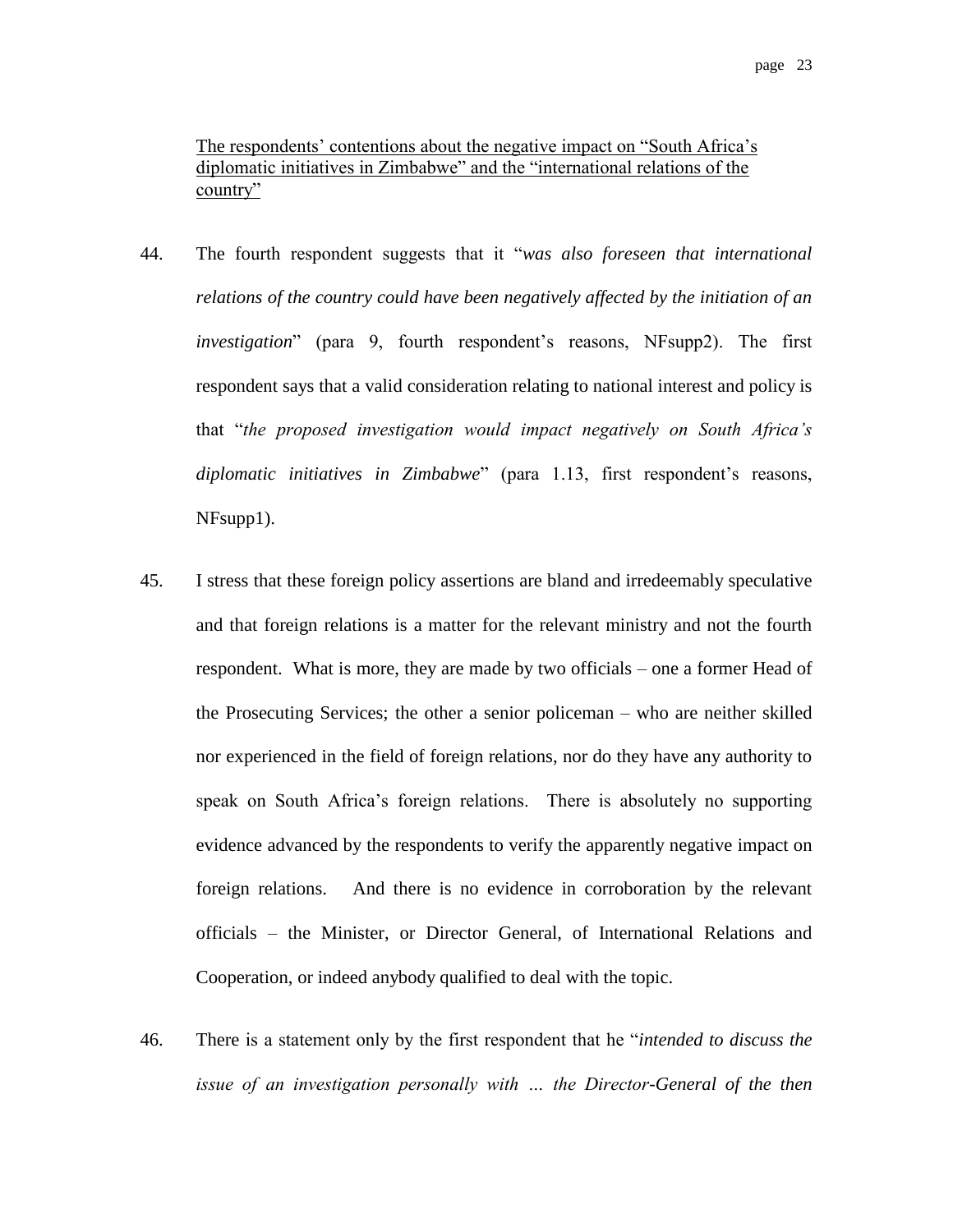*Department of Foreign Affairs*" (para 1.7, first respondent's reasons, NFsupp1). However, there is no further mention of such a discussion, or confirmation that his intention was given effect to. This is scarcely surprising. It is inconceivable that the Director General would compromise South Africa's obligations under the Rome Statute and the ICC Act.

- 47. Moreover, what these submissions demonstrate is a complete failure by the fourth respondent to appreciate the nature and ambit of his statutory duty under the ICC Act and international law to investigate and prosecute persons responsible for the most serious crimes of concern to the international community.
- 48. Accordingly, the respondents' reliance on these speculative considerations as ostensible justification for the decision not to investigate constitutes the taking into account of irrelevant considerations and the failure to consider relevant ones, amounts to unreasonable administrative action, and is otherwise irrational, unconstitutional and unlawful.

#### The fourth respondent's further material errors of law

- 49. For the reasons set out above, the respondents' failure to consider the applicable mutual legal assistance instruments as read with the ICC Act means that the impugned decision is vitiated on the basis of a material error of law.
- 50. A number of other assertions by the fourth respondent further confirm his very material misunderstanding of the relevant legal provisions applicable in this case.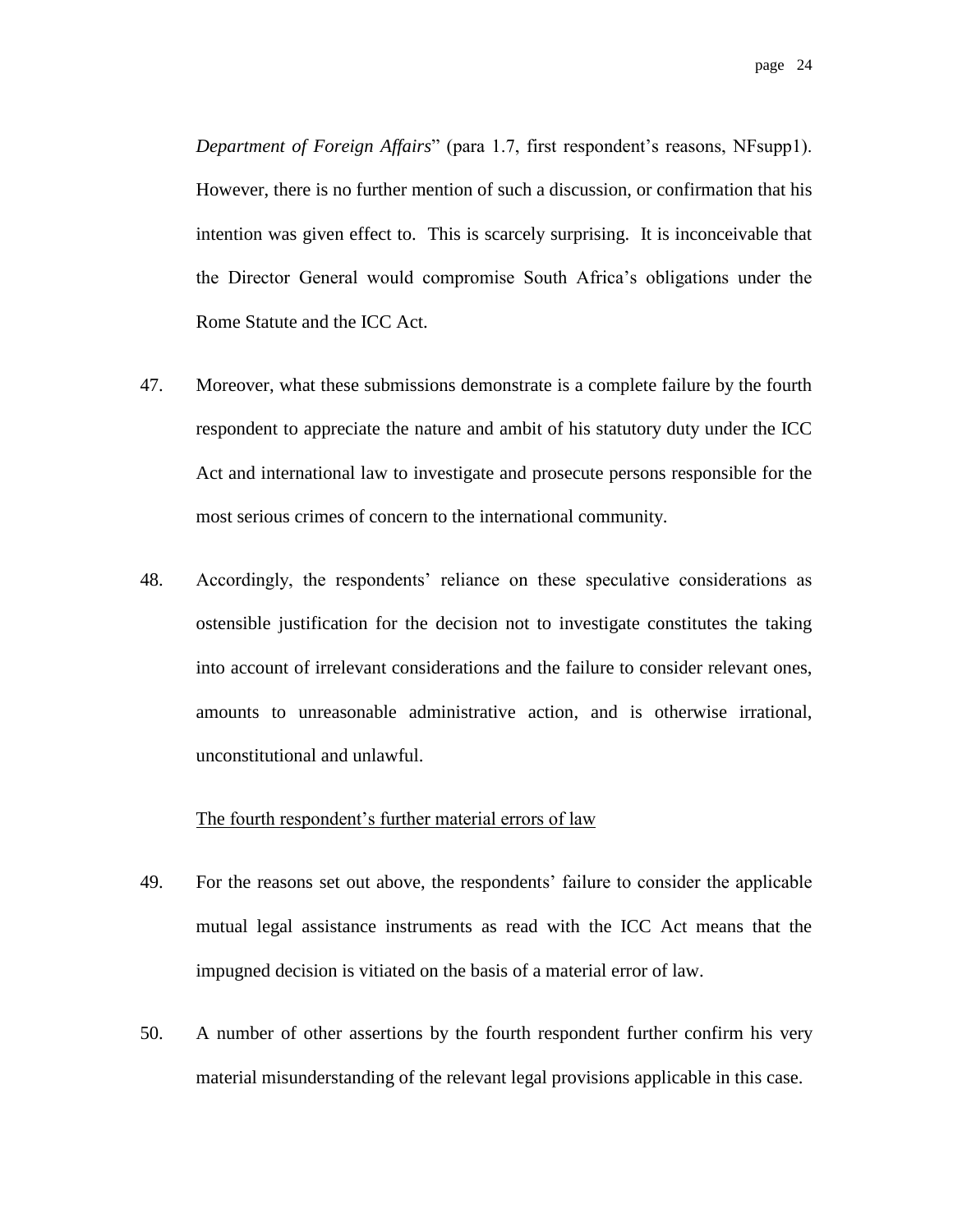- 51. *First*: is the fourth respondent's assertion that the first applicant's request for an investigation would expose the South African Police Service "*to conduct which is tantamount to espionage, or impinging on the sovereignty of another country*"; and that there is "*no obligation under the Rome Statute of the International Criminal Court … to conduct covert investigations, nor to interfere in the domestic affairs of another country*" (para 10, fourth respondent's reasons, NFsupp2).
- 52. I stress that at no point in the torture docket or in subsequent correspondence did the applicants call for clandestine investigations. Instead, they expected nothing more (and nothing less) than the proper use of conventional investigative methods and cooperation mechanisms and the investigation and prosecution of the individuals concerned with due regard for the Government's obligations under the ICC Act.
- 53. *Second*: the fourth respondent has a peculiar yet manifestly erroneous view of the relationship between the Rome Statute and the ICC Act in respect of jurisdiction.
- 54. The fourth respondent says in terms that "*[a] further consideration that played a role [in the impugned decision] is whether under the circumstances the International Criminal Court (the ICC) would have jurisdiction to adjudicate upon the matter*." In this respect the high-water mark of the argument is the fourth respondent's view that because "*Zimbabwe is not a State Party, hence … the ICC will not exercise jurisdiction over that country*", such that "*[t]he*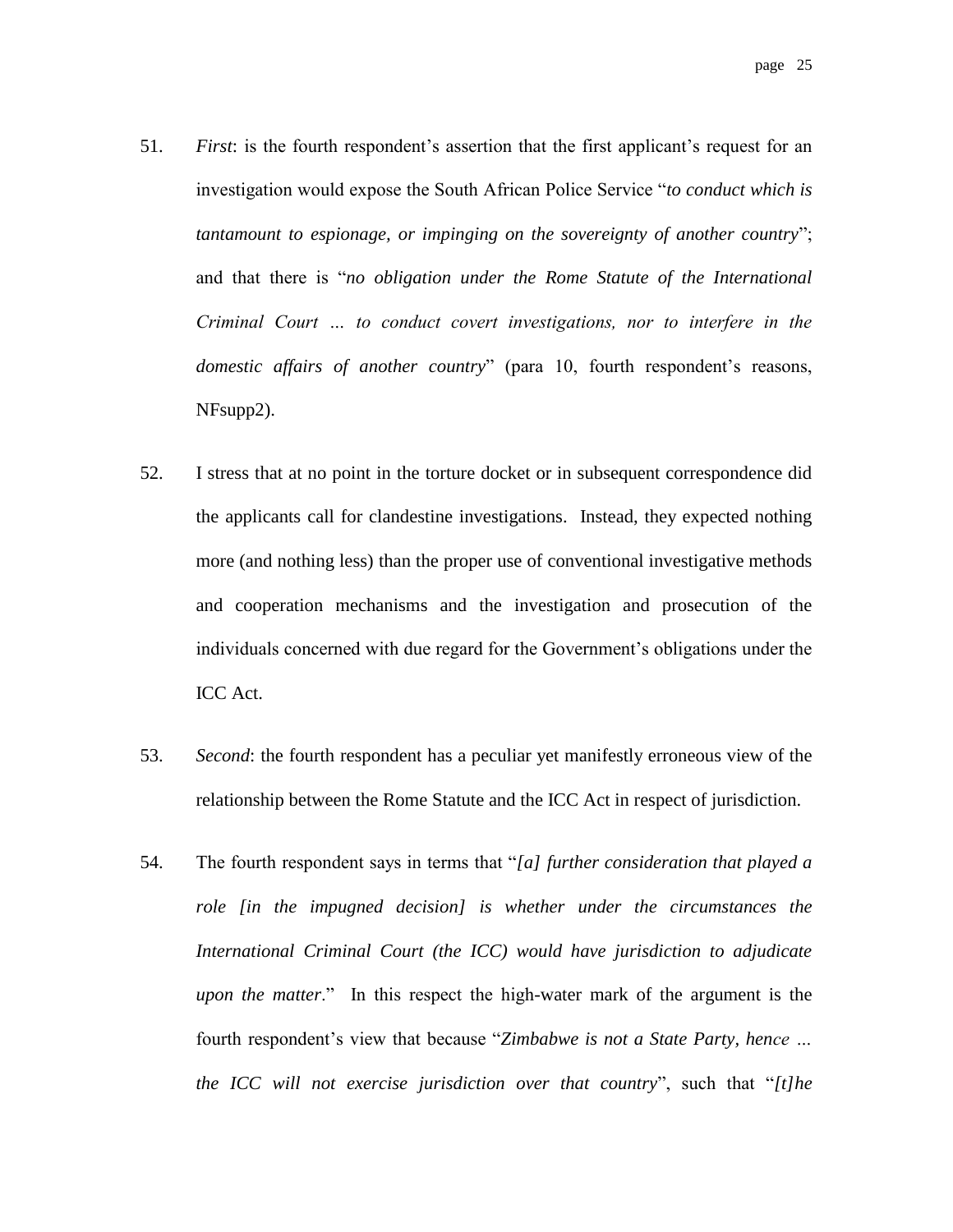*corollary to this proposition is that South African Courts cannot exercise jurisdiction broader than that which the ICC does not have*" (para 15, fourth respondents reasons, NFsupp2).

- 55. It is thus clear that the fourth respondent places much store on the fact that Zimbabwe is not a state party to the Rome Statute to assert that there is no *rationae jurisdictionis* in respect of the crimes in question.
- 56. This assertion is based on a fundamental misunderstanding of the Rome Statute, the ICC Act and international criminal law. Further legal argument will be advanced in this respect at the hearing of this matter. For present purposes, it suffices for me to submit as follows:
	- 56.1. *First*: the jurisdiction of South African courts to try international crimes such as those alleged in the torture docket – comes from the ICC Act, not the Rome Statute.
	- 56.2. The ICC Act has made it plain that the crimes alleged in the torture docket are deemed to have been committed within the territory of South Africa. Under the ICC Act, national prosecution is based on the exercise of jurisdiction according to the principles of territoriality or nationality; and is also legitimately grounded in universal jurisdiction, allowing South Africa the competence (and imposing the obligation) to investigate and prosecute crimes committed outside our territory by and against foreigners.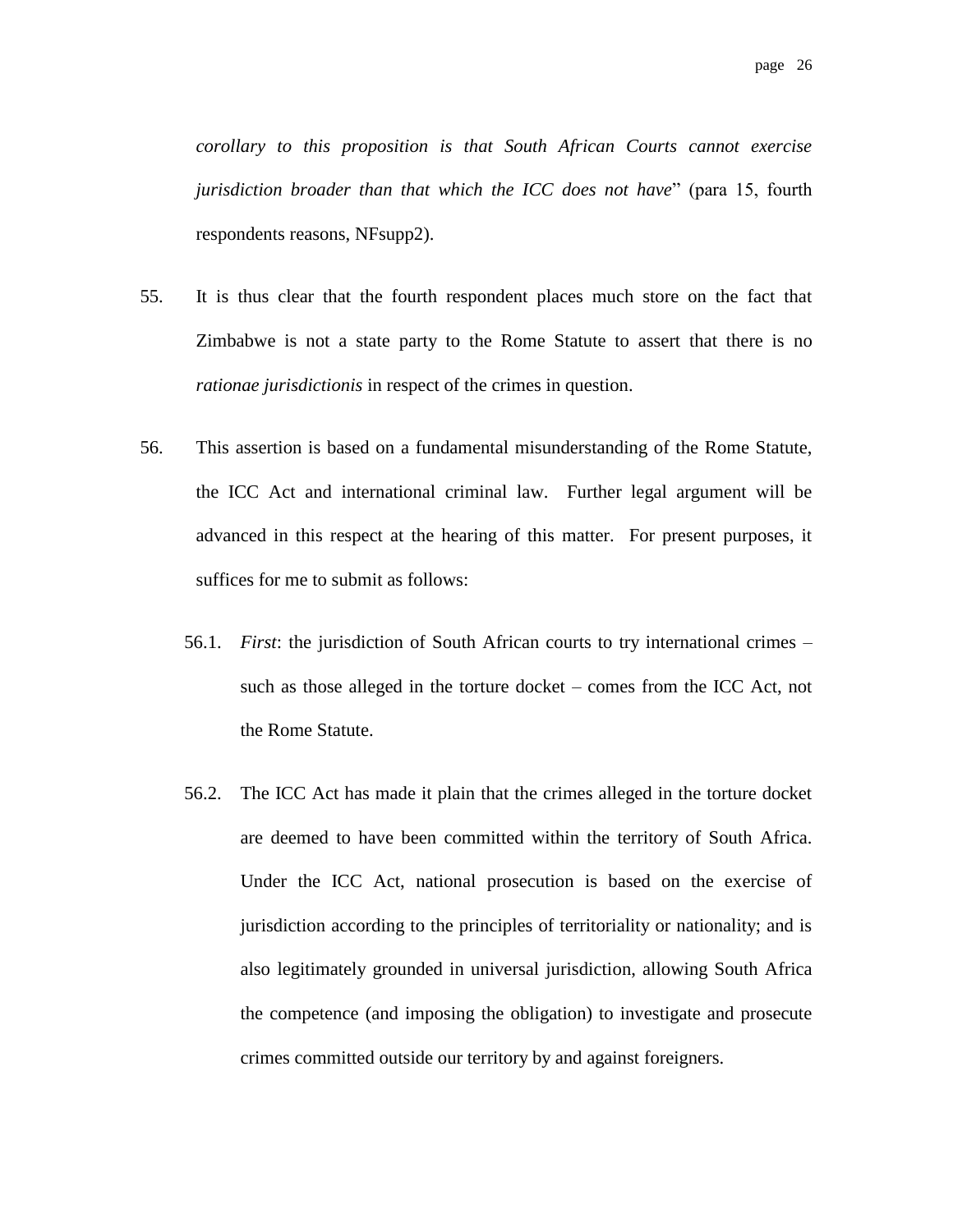- 56.3. Thus many states, including South Africa, have introduced specific national legislation prohibiting international crimes. Although the crimes defined in these Acts are international, the jurisdiction exercised under the relevant Statute is domestic. Similarly, many of these acts allow for more extensive jurisdiction than that provided under the Rome Statute. Therefore, under domestic law the power to investigate and prosecute comes from the ICC Act, not the Rome Statute. The jurisdictional provisions of the Rome Statute are therefore irrelevant insofar as the prosecution of a crime under  $4(3)(c)$  is concerned. And there is nothing in section 4 of the ICC Act or elsewhere to suggest that South Africa may not investigate crimes committed abroad in the territories of non-state parties. The very opposite is true.
- 56.4. *Secondly*, in any event the authority under international law for domestic courts to prosecute international crimes does not come from the Rome Statute, but from (customary) international law. South African courts have jurisdiction over crimes against humanity under the principle of universal jurisdiction. The suggestion by the fourth respondent that South Africa, by ratifying the Rome Statute, circumscribed its jurisdiction under international law not only fundamentally misrepresents and misunderstands the principles of international law (treaty interpretation) but runs contrary to the very purpose of the ICC Act which proclaims Parliament's commitment that South Africa will prosecute "*the most serious crimes of concern to the*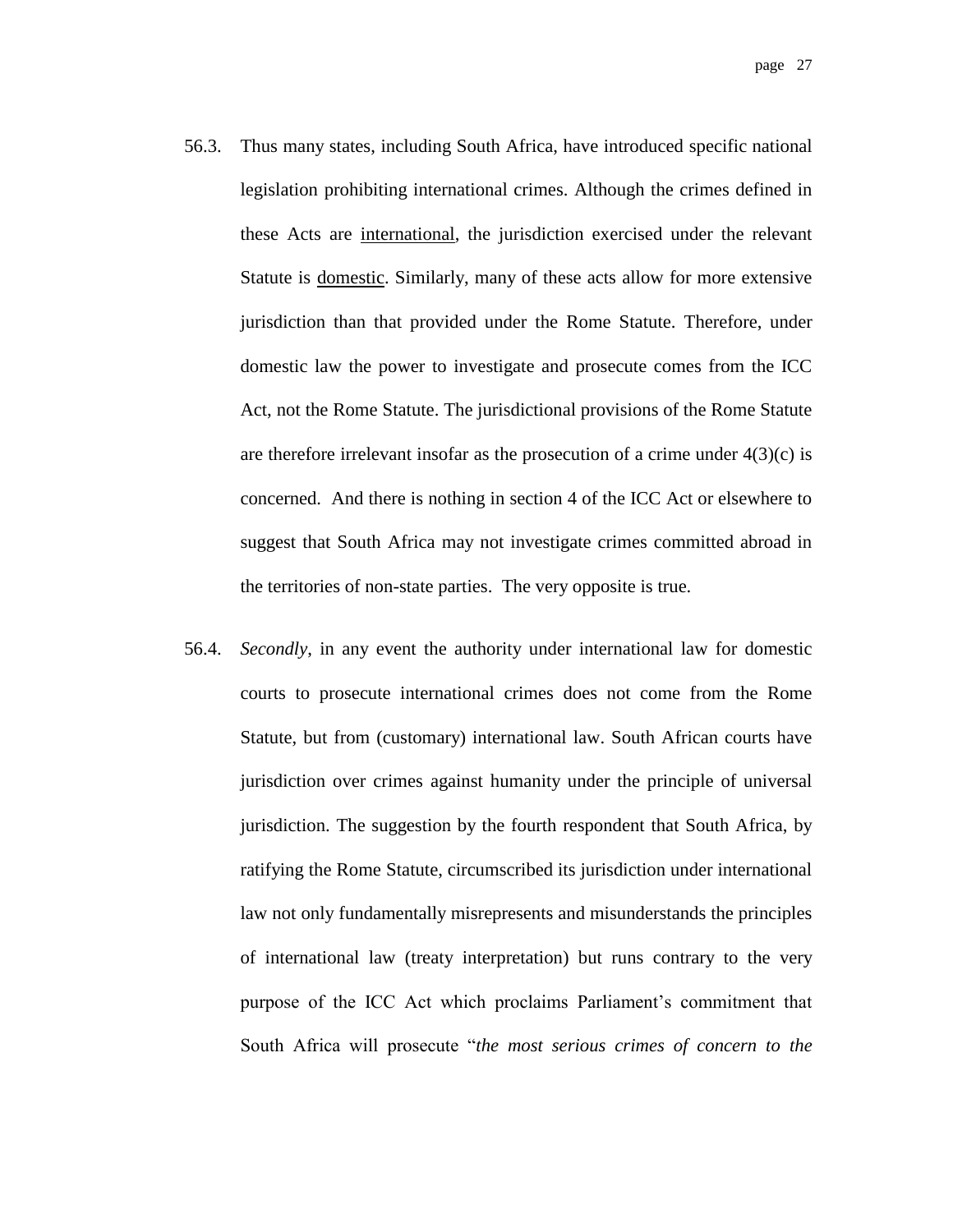*international community*". It also undermines the obligation upon South Africa under international law to investigate and prosecute international crimes.

- 56.5. *Thirdly*, the Rome Statute primarily encourages prosecutions at the national level through the principle of *positive complementarity*, and only acts in the event of the failure of national courts to do so. Paragraph 6 of the preamble to the Rome Statute, for example, declares that "*it is the duty of every State to exercise its criminal jurisdiction over those responsible for international crimes*". There is no indication in the Rome Statute that such duty is limited to nationals of states parties.
- 57. I respectfully submit that the fourth respondent's confusion continues (in paragraphs 16, 17 and 18, fourth respondent's reasons), where it is suggested that South Africa cannot "*unilaterally establish international obligations for another sovereign state, without the intervention of the United Nations and specifically the UN Security Council*".
- 58. Of course, nothing of the sort is done by way of the ICC Act. Whatever international obligations are established for Zimbabwe are established under international law – and these obligations would include the by now widely accepted customary international law prohibition on torture as a crime against humanity. The ICC Act establishes domestic obligations upon South Africa to act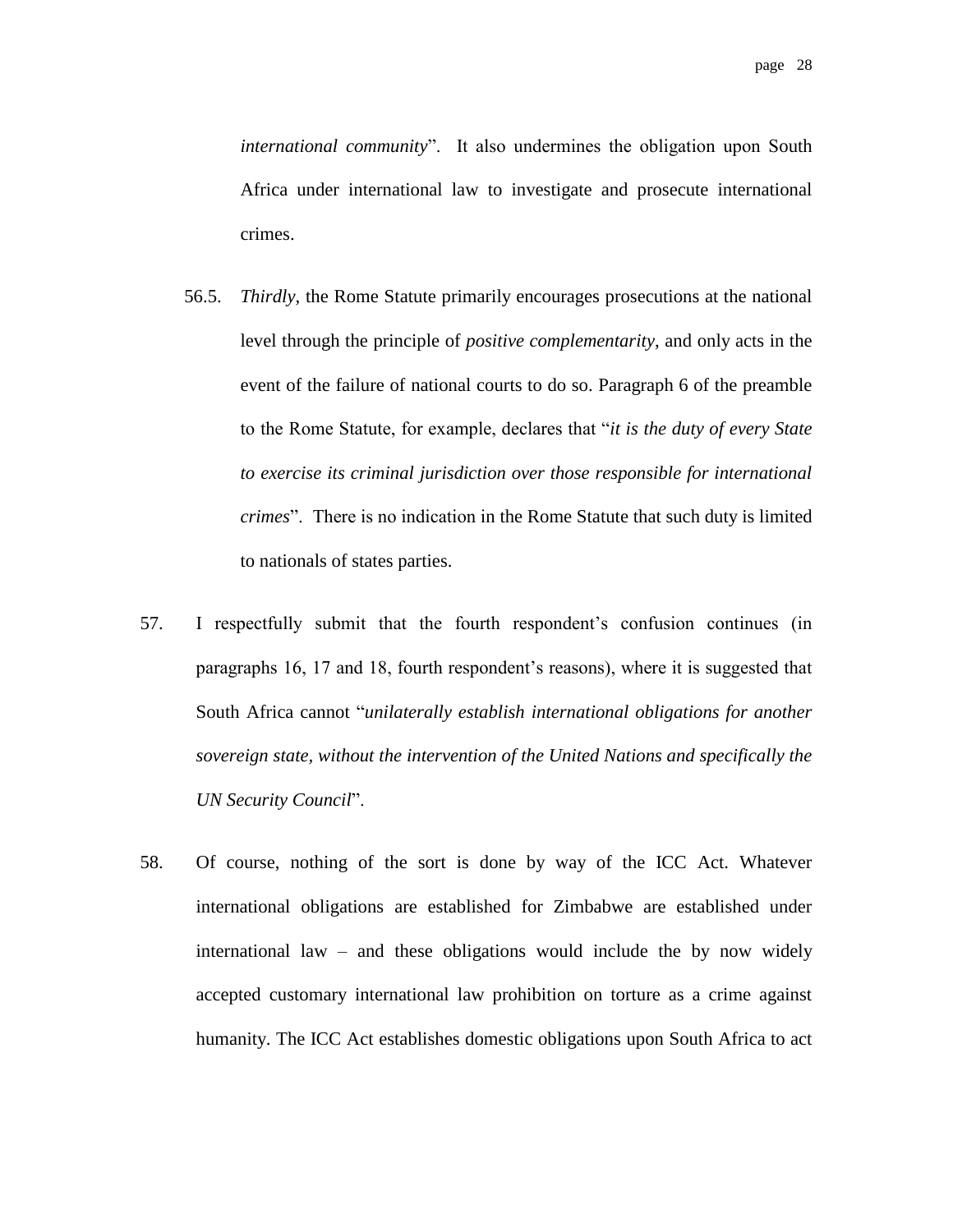against offenders – no matter where the crime is committed – who violate this customary international law norm.

- 59. This assertion too reveals a fundamental misunderstanding of how the ICC, the Rome Statute, and the ICC Act, function.
- 60. In the circumstances, I submit that the impugned decision was vitiated by the fourth respondent's material errors of law, and it falls to be reviewed and set aside in terms of section 6(2)(d) of PAJA.

#### The first respondent abrogated his duties and misconstrued his power under section 5 of the ICC Act

- 61. Under section 179 of the Constitution, it is the first respondent who is the head of the NPA, and the NPA has the power and duty to institute criminal proceedings on behalf of the State.
- 62. Furthermore, section 5(1) of the ICC Act stipulates that "*[n]o prosecution may be instituted against a person accused of having committed [an international crime] without the consent of the National Director [of Public Prosecutions]*". And section 5(3) of the ICC Act provides that when reaching a decision about a prosecution, the National Director must recognise South Africa's obligation under the principle of complementarity in the Rome Statute, to exercise jurisdiction over and to prosecute persons accused of having committed an ICC crime. Finally,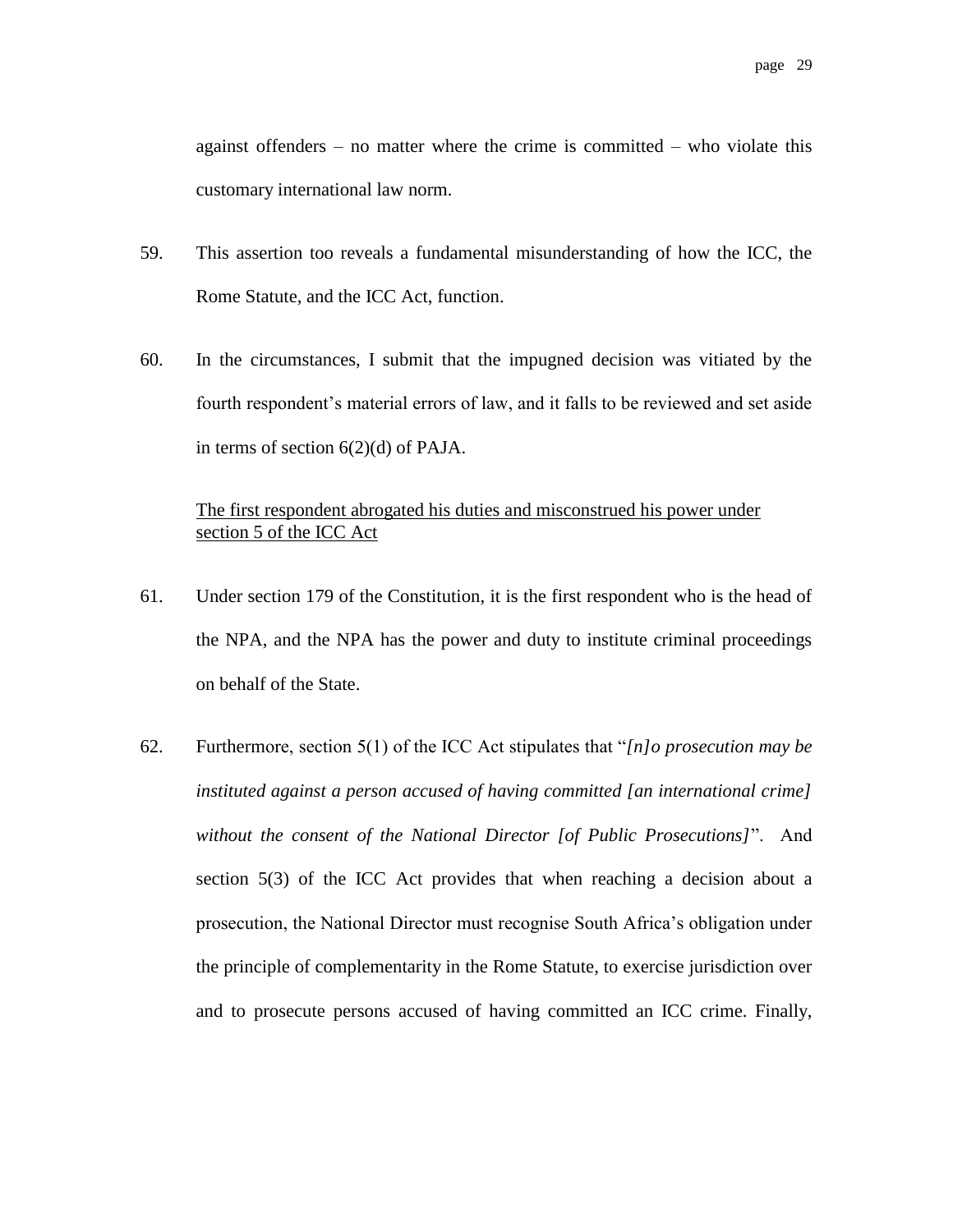section 5(5) of the ICC Act obliges the first respondent to report any decision, together with the reasons for such decision, to the Registrar of the ICC.

- 63. In effect the ICC Act's provisions not only empower but also oblige the first respondent to initiate or veto any prosecution under the ICC Act, and section 24(7) of the National Prosecuting Authority Act 32 of 1998 provides the NPA with the power to request the police service to investigate matters in respect of which the NPA is considering the institution or conducting of a prosecution for an offence; or is of the opinion that a matter connected with or arising out of the offence requires further investigation.
- 64. The first respondent nevertheless contends that "*[f]or the purposes of this review…the decision not to institute an investigation was therefore not taken by myself…but by the Fourth Respondent*".
- 65. I submit that in reaching the decision not to respond positively to the first applicant's request the first respondent construed his authority as being contingent on and thus subservient to the initiation of an investigation by the South Africa Police Services.
- 66. In so doing, and by subordinating his duty to the response of the fourth respondent, the National Director misconceived his authority under section 5(3) of the ICC Act.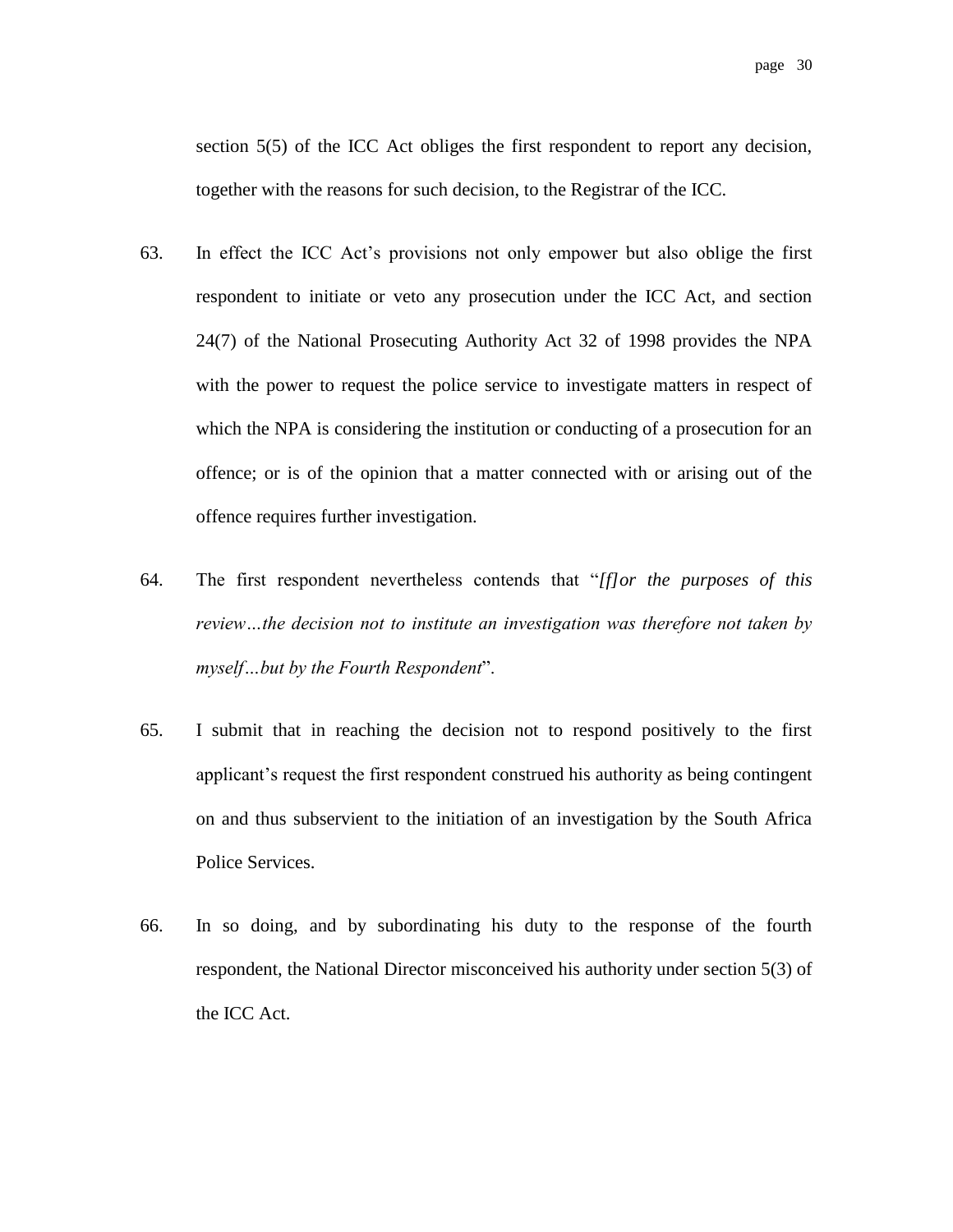67. In the circumstances, he abdicated his responsibility to direct the investigation of international crimes contained in the torture docket. For these reasons I submit that the impugned decision is vitiated by a material error of law and is reviewable in terms of section  $6(2)(d)$  of PAJA, alternatively constitutes a failure to consider relevant factors such that the impugned decision is reviewable under section 6(2)(e)(iii) of PAJA, by virtue of section 6(2)(e)(ii) of PAJA "*the action was taken … for an ulterior purpose or motive*" or was by virtue of section 6(2)(e)(vi) of PAJA taken "*arbitrarily or capriciously*; or is otherwise irrational, unconstitutional and unlawful.

#### Anticipated presence

- 68. The fourth respondent contends that it is of the "*firm view that it is not legally entitled to initiate an investigation into the allegations contained in the docket merely on the 'anticipated presence' of persons in South Africa, as suggested by the First Applicant*" (para 7, fourth respondent's answer, NFsupp2).
- 69. This is a matter for legal argument. I contend however that the fourth respondent is incorrect.
- 70. I stress that the fourth respondent's contention is apparently not shared by the second respondent – an experienced senior state advocate and head of the PCLU. In this regard I refer to a letter written by the second respondent to the Prosecutor of the International Criminal Court dated 22 April 2008 (record 242) in which the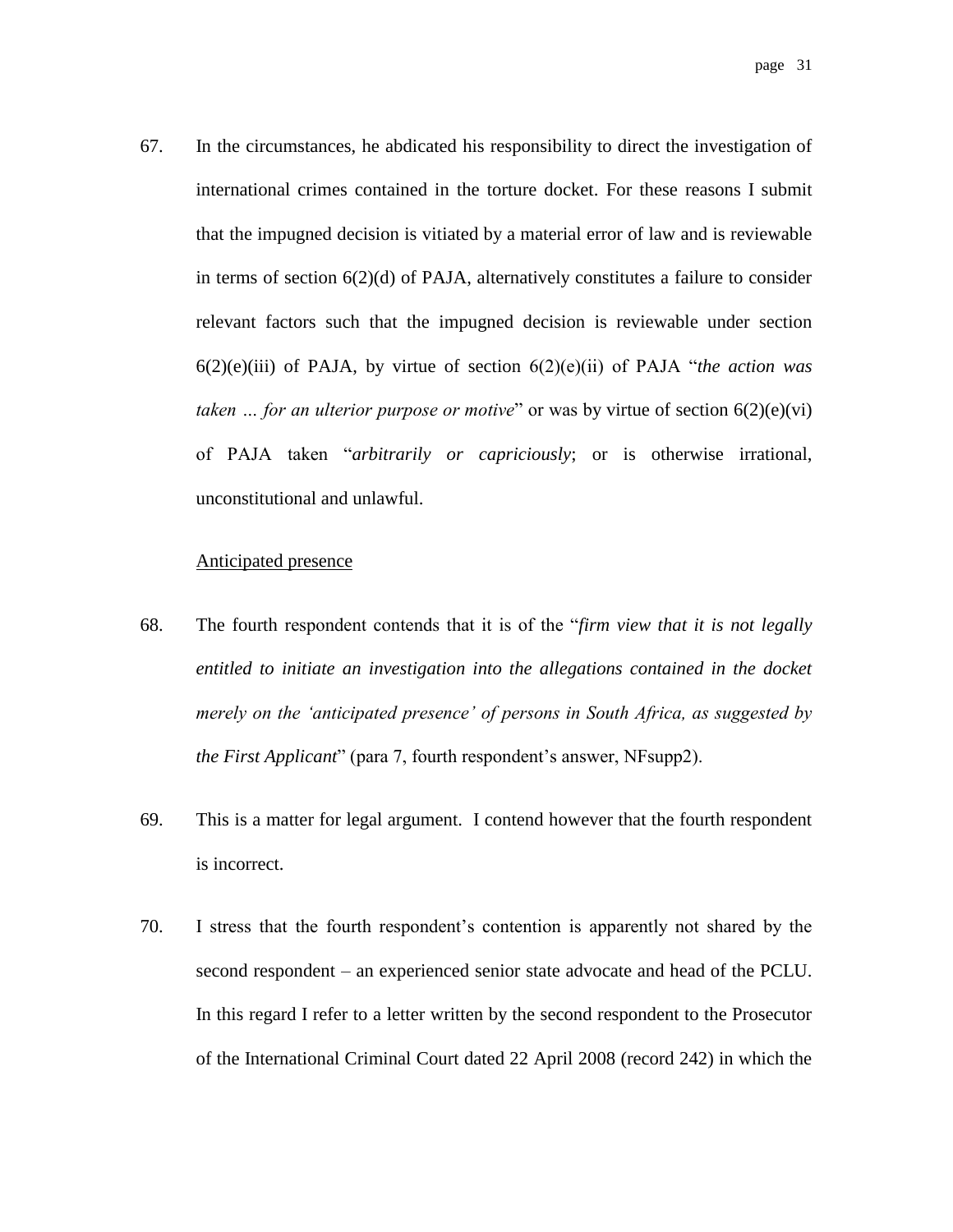second respondent states: "*A further possible requirement of the 'anticipated presence' should not be an obstacle in the matter*" (at record 243, emphasis added).

- 71. It is furthermore not mentioned as a basis by the first respondent in his reasons filed under rule 53.
- 72. I stress that the first applicant prepared its request in the knowledge that several of the perpetrators named in the torture docket travel to South Africa on official business, in some instances for co-operative endeavours such as the South Africa/Zimbabwe Joint Permanent Commission on Defence and Security. Moreover, given Zimbabwe's economic collapse, many of those named travel to South Africa to obtain desired commodities and services, including healthcare.
- 73. It is thus clear that the ICC Act's requirement of "presence" can be satisfied.
- 74. I accordingly submit that on this basis too the impugned decision is vitiated by a material error of law and is reviewable in terms of section 6(2)(d) of PAJA, alternatively constitutes a failure to consider relevant factors or a consideration of irrelevant ones, such that the impugned decision is reviewable under section  $6(2)(e)(iii)$  of PAJA; or is otherwise irrational, unconstitutional and unlawful.